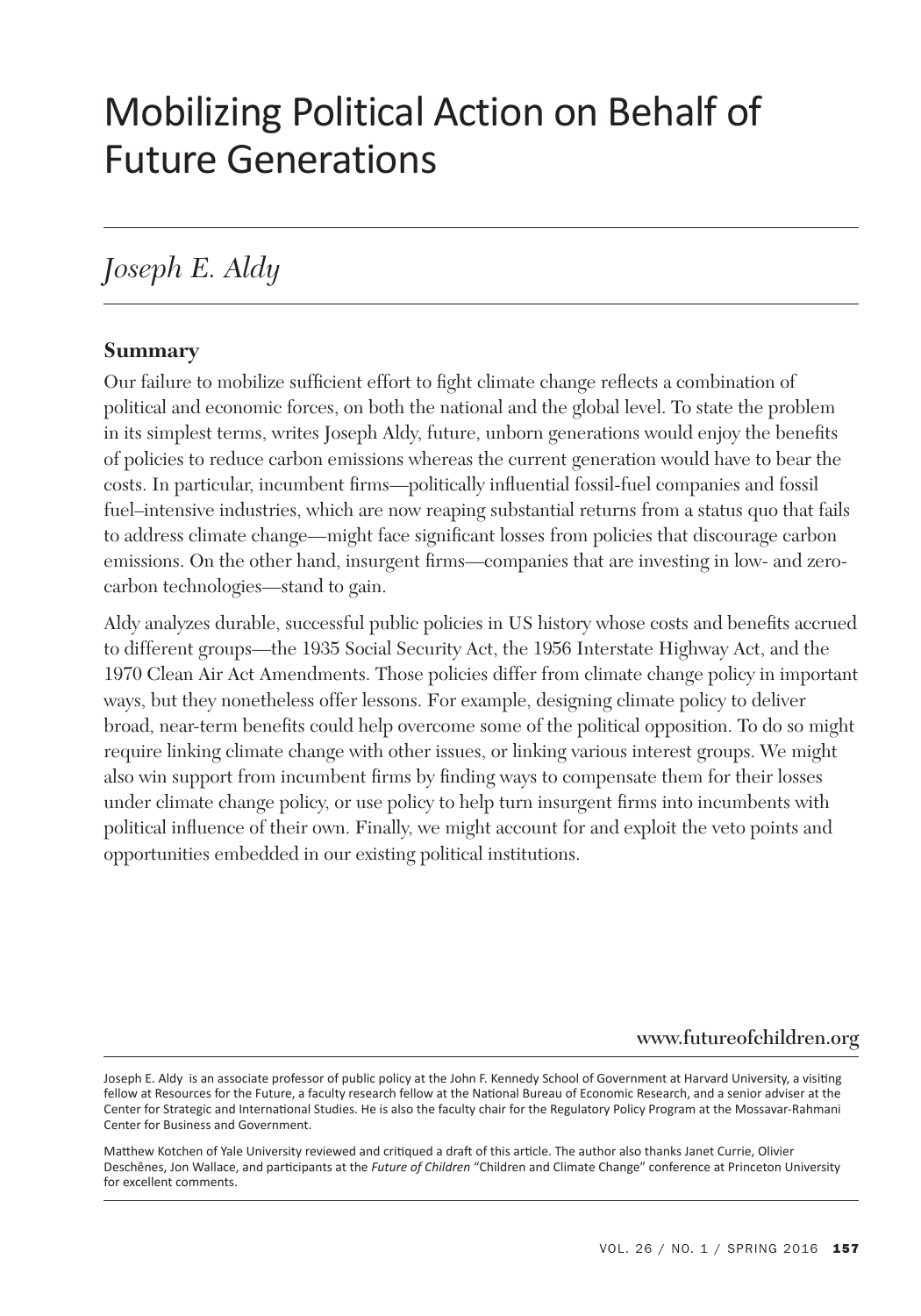From almost any perspective,<br>
our efforts to confront the risk<br>
posed by global climate chang<br>
have been insufficient. Since<br>
the international community<br>
first negotiated a treaty focused on climate our efforts to confront the risks posed by global climate change have been insufficient. Since the international community change in 1992, global carbon dioxide emissions have increased more than 60 percent.1 President George H. W. Bush agreed to limit US emissions to 1990 levels by 2000, President Bill Clinton agreed to cut US emissions to 7 percent below 1990 levels by 2010, and President Obama has called for an economy-wide cap-and-trade program to lower emissions more than 80 percent by 2050, yet their stated intentions haven't produced substantive policy. Economic analyses suggest that the benefits of incremental reductions in greenhouse gas emissions greatly exceed the current explicit or implicit price to emit a ton of greenhouse gases by almost all emission sources around the world.2 Environmental advocates call for limiting warming to no more than 2 degrees Celsius (3.6 degrees Fahrenheit); academics question whether such a goal is still feasible.<sup>3</sup>

The failure to mobilize sufficient effort to combat climate change reflects the difficult political economy (that is, the interplay between politics and economics) that characterizes the problem. Mitigation of emissions (1) yields a global public good that no individual, firm, or country has a strong incentive to produce unilaterally; (2) imposes near-term costs with benefits spread over centuries; (3) risks exposing domestic firms to adverse pressures from foreign competitors; (4) delivers unclear returns, given uncertainties about climate science, multilateral coordination, market behavior, and technological innovation; and (5) requires fundamental transformation of the energy foundation of modern industrial

economies. Moreover, the distribution of climate change policy's benefits and costs varies across space and time, as well as among various political constituencies and special interests.

To grossly simplify the problem, the challenge is that future, unborn generations will enjoy the benefits of climate policy, whereas the current generation, in particular those reaping substantial returns from a status quo that fails to address climate change, will bear the costs. Even if that challenge could be overcome, what kinds of investments in protecting the global climate should we make? Nobel Prize– winning economist Thomas Schelling's observation on the eve of the 1997 Kyoto Protocol conference provides some context: "The future beneficiaries of these [climate change] policies in developing countries will almost certainly be better off than their grandparents, today's residents of those countries."4 Like many other economists, Schelling says continued investment in productive physical capital and knowledge creation will make possible a better standard of living for future generations. In effect, unborn generations will enjoy the benefits of investments made today. Children alive today, however, may bear substantial costs associated with mitigating climate change. Given the discretionary nature of much public spending on children—relative to adults and, especially, older people—the costs borne by children today could be disproportionately large.

Thus investing in global climate protection may further enhance future generations' quality of life, but it comes with costs that merit consideration. First, investing in emissions mitigation may reduce the resources available to invest in other forms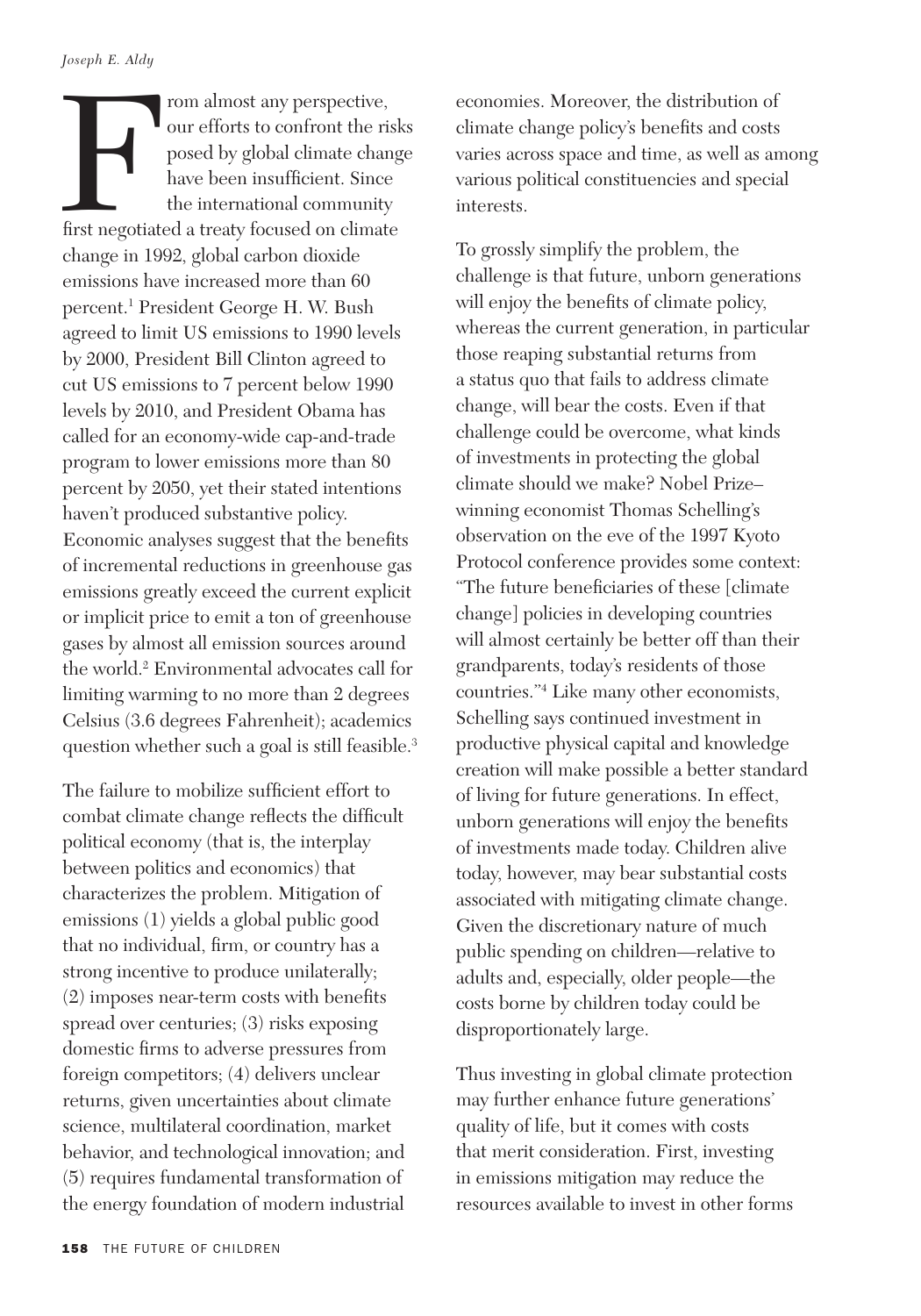of capital that the future may value. Second, investment of any kind today represents forgone consumption among members of the current generation, including children.

The current dearth of meaningful investment in climate protection indicates that more climate investment is called for. But the increase in investment shouldn't be random. Going all in on climate protection would not necessarily make future generations better off. Instead, a prudent approach to investing capital, defined in a very broad sense (physical capital, human capital, environmental capital, social capital, etc.), can ensure that future generations enjoy a standard of living at least as good as that of the current generation. Maintaining if not increasing the capital stock in its broadest sense requires that we use analytic tools to identify the social returns on various kinds of investments—including investments in climate protection—and then translate the results of those analyses into policies that can guide shifts in current economic activity so as to maximize the social returns on investment in capital, writ large.

That formulation of the problem leads to the standard economist's prescription: "Get prices right." Putting a price on the damage that carbon emissions cause to the environment, the economy, and human wellbeing could align private returns on investment with social returns on investment. Such a prescription, however, must confront the political fact that the costs of changing prices would be borne primarily by the current generation, whereas the benefits would be enjoyed disproportionately by future generations. Moreover, the current costs are concentrated among politically influential firms whose existing capital imposes net adverse effects on the global

climate; economists call them *incumbent* firms. In contrast, as newcomers to the market, emerging, *insurgent* firms those with new and potentially disruptive technologies intended to deliver low- and zero-carbon goods and services that could capture incumbents' market share—have less political power. Given that incumbent firms have long experience in using policy and regulatory processes to their own ends, designing a policy that would enhance the influence and investments of insurgent firms to deliver climate benefits to children today—as well as to future generations represents a tall challenge.5

## **The Economics of Sustainability**

To frame the political challenge of mobilizing effort on climate change, let's consider the returns on two different types of capital and the incentives for trying to influence policy. First, let's define business capital as appropriable physical and human capital associated with private firms. Second, let's define societal capital as a much broader concept that includes natural capital, such as the global climate; social capital; and knowledge, which can be thought of as a form of nonappropriable human capital.

Given current policies and laws, the agents responsible for managing business capital make decisions to maximize the return on that capital. They decide on procurement of equipment, hiring of personnel, marketing expenditures, and the like. They may also decide how to engage in policy debates. Industry attempts to shape, influence, and capture regulators and policy makers in order to maximize the returns on its capital.<sup>6</sup> This is true in an array of contexts, from antitrust policy to trade policy to environmental policy.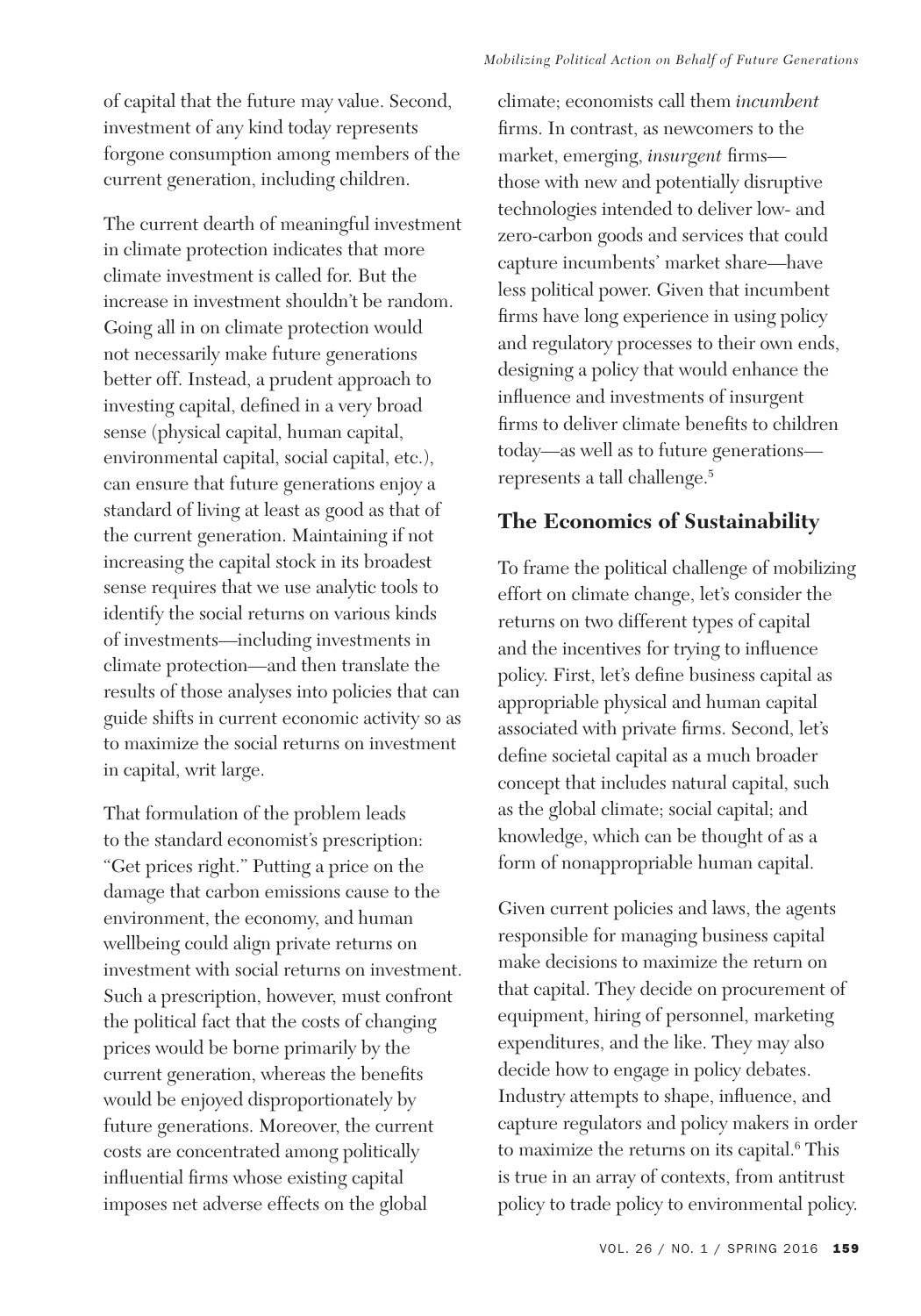#### **Why focus on firms?**

Under climate change policy, firms will have to invest in new technologies to demonstrate compliance with government regulations. Because such compliance costs are typically concentrated in fossil fuel businesses and certain emission-intensive industries, those kinds of organizations—as they have in the past—will play very active roles by engaging political leaders of both parties as well as regulators in order to shape and/or delay climate change policies to accommodate their interests. Consumers' more disparate interests will likely motivate less political participation and lobbying than firms with assets at risk would undertake.

Some of the agents who manage incumbent firms may actively oppose policy proposals such as regulating greenhouse gas emissions or pricing carbon—because, they say, such policies could reduce the return on their capital. Indeed, they may consider it their fiduciary responsibility to the owners of the firm to allocate resources to oppose climate protection policy. This stylized representation of "business capital" is characterized by (1) incumbents in the market economy (that is, those with existing capital) and (2) firms whose net effect on climate is adverse (on whom any regulation to reduce climate change risks would impose net costs).

Agents of insurgent firms may support climate protection policy proposals because such policies would expand markets for the goods and services they produce. Insurgent firms tend to be relatively new entrants, especially in energy markets, that are developing innovative and potentially disruptive technologies. They compete with the incumbents and aim to capture some of the incumbents' market share, which creates an incentive to try to influence policy.

In the context of climate, much of the incumbents' relevant business capital of fossil fuel extraction and energy production firms are assets whose value could fall—potentially dramatically—with emission mitigation policies. Coal-fired power plants, commercially developed oil fields, and natural gas pipelines all could

become stranded assets if climate policy significantly reduced the use of fossil fuels. That possibility creates a strong incentive for the owners of such assets and their managers to oppose such climate change policies, absent some form of compensation. Because fossil fuels vary in their carbon intensity—for example, coal is almost twice as emission intensive per unit of energy as natural gas is—modestly ramping up climate change policy could benefit natural gas at the expense of coal. Over the longer term, as climate change policy becomes more ambitious, it could benefit renewable and nuclear energy at the expense of natural gas. This situation suggests that fossil fuel producers might not act as a monolithic bloc in opposing and/or shaping climate policy.

The second, broader type of capital effectively includes all resources left for the next generation.7 Thus it includes the business capital described earlier as well as other forms of capital that markets either imperfectly or incompletely value, such as natural capital (including the global climate), social capital, and technological knowledge. This broader definition of capital is more closely associated with people's wellbeing than are narrower, market-oriented definitions.<sup>8</sup>

#### **Policy Implications**

Describing capital in this manner has several important policy implications. First, given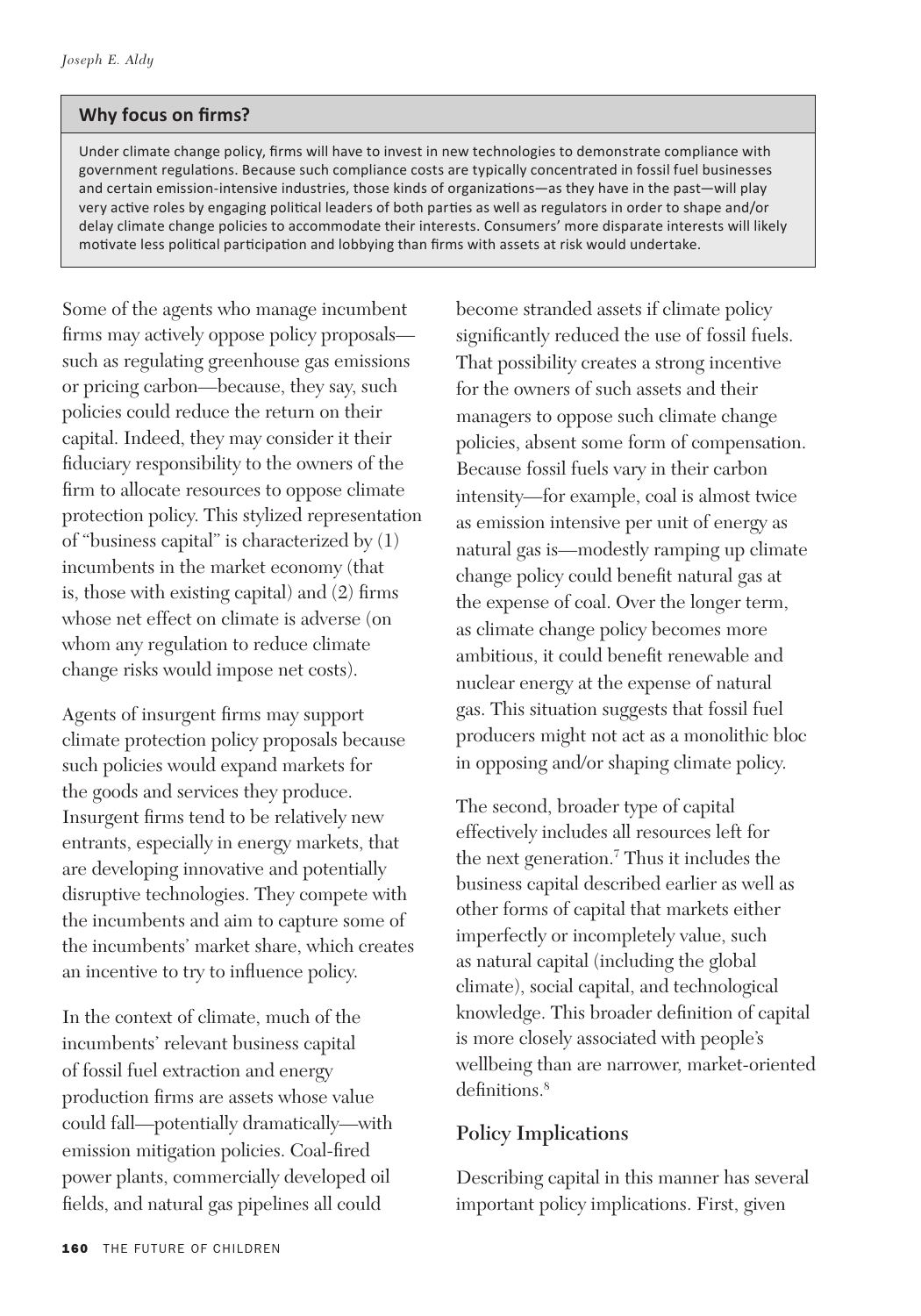the various kinds of capital under this broad umbrella, opportunities exist to substitute one kind of capital for another. Future generations might be better off with more climate-related capital and less energyrelated physical capital; on the other hand, a small increase in climate capital and a dramatic decrease in physical capital could make them worse off. Investing in natural capital would mean forgoing investment in other kinds of capital. Related to that trade-off, investing the returns from drawing down one form of capital can ensure that consumption doesn't decrease across generations.9 For example, the extraction of nonrenewable resources results in less nonrenewable resource capital. If those returns are consumed by the current generation instead of invested in other forms of capital, then the nonrenewable resources may deliver a short-term bump in consumption that will fall as the returns on resource extraction decline with the asset base. Likewise, if drawing down "climate" capital by burning fossil fuels yielded returns that were subsequently invested in new knowledge, then future generations might be no worse off than the current generation even with some climate damages. It's unlikely, however, that the market is currently delivering optimal investment in line with such thinking.

The broad approach to capital that includes all resources left for the next generation has been referred to as the *economics of sustainability*. Though I won't explore in detail the ethics of our responsibilities to future generations (as well as to our contemporaries), a generally benign formulation of our obligations has been to leave the future with opportunities for consumption no worse than those our generation has enjoyed. Some economists

#### *Mobilizing Political Action on Behalf of Future Generations*

call this *weak sustainability*, because it allows for substitution across various kinds of capital; they contrast it to *strong sustainability*, which calls for maintaining capital in each category. Underlying the concept of weak sustainability is the idea that a small reduction in one type of capital can be offset by a small increase in another type of capital.

Second, as the stock of capital in any given category decreases, the returns to investment in that kind of capital are likely to increase. In other words, different kinds of capital are roughly interchangeable, but there are limits to substitution. A decline in climate capital that produced catastrophic impacts would make future generations worse off regardless of the returns on other forms of capital. A policy framework that accounts for how changes in each kind of capital alter the returns on incremental investments can account for those limits to substitution.

Third, given strong private incentives to invest in traditional business capital and very weak private incentives to invest in natural capital (combined with inadequate public policy to correct those incentives), the returns on incremental investment in climate protection likely exceed the returns on incremental investment in business capital. Policies that can better align incentives for investment in natural capital can help correct the imbalance, as described in the next section.

Fourth, uncertainty in returns on capital and potential differences in the uncertainty in returns across different types of capital will influence investment decisions. Typically, the greater the uncertainty (or variation) in returns, the larger the expected return necessary to justify an investment. Moreover,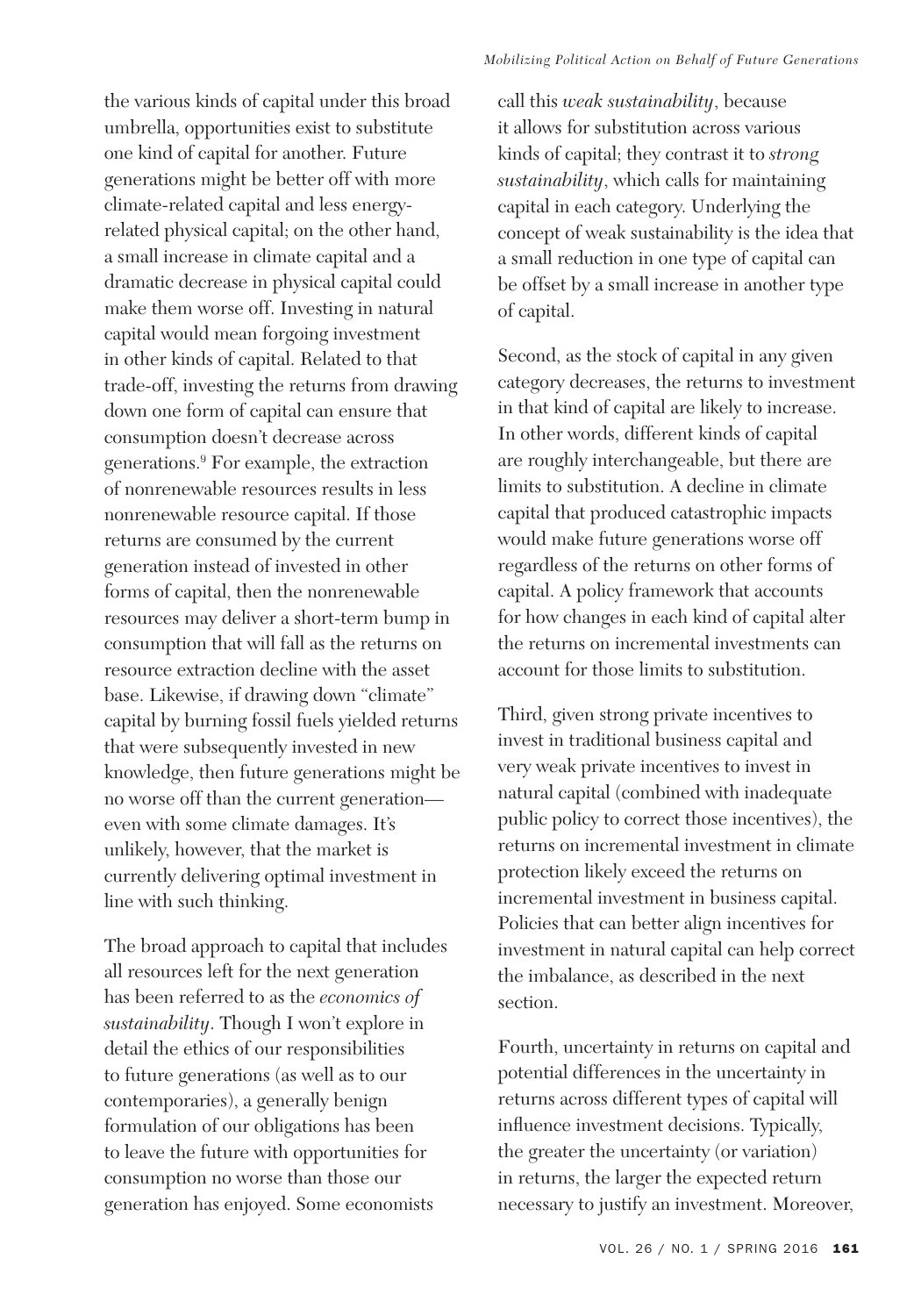uncertainty about the benefits of a policy can reduce the level of public support and make it less likely that policy makers will take action.10 Incumbents face a variety of uncertainties in a conventional business investment, but uncertainty regarding returns on climate policy is likely much greater, given uncertainties in the science, in technological innovation, in future policies, and in the extent to which other countries around the world will mitigate climate change.

Stakeholders can influence uncertainty. Some—in an effort to delay policy action and investment in climate-friendly technologies may undertake communication campaigns that emphasize the uncertainties in climate change.11 Others may call for investing more in the basic science and holding off on policy prescriptions until the research findings are realized; that was the Reagan Administration's approach to acid rain. Of course, businesses make investment decisions every day in the face of uncertainty and risk, which raises the question of why the uncertainty about climate change justifies putting off action. Indeed, businesses often look for ways to hedge risks when making decisions in uncertain environments. In the climate context, some have done so by simultaneously questioning the science of climate change—hoping to delay policy action—and investing in new resources and technologies (for example, shale gas) whose returns would likely increase under policies to mitigate climate change.

Finally, the prospect of abrupt or catastrophic climate change could result in large, discrete falls in consumption and wellbeing and violate that assumption in the weaksustainability paradigm.<sup>12</sup> In such a case, a strong sustainability framework based on maintaining or enhancing the status quo

climate could be justified. The key question is how policy choices could influence the magnitude and/or likelihood of catastrophic climate change. For example, reducing uncertainty about the timing and scale of abrupt and catastrophic climate change could help spur the multilateral collective action necessary to avoid crossing a threshold into a climate catastrophe.13 Yale economist William Nordhaus suggests that policy makers could react to the potential for catastrophic climate change by investing in geoengineering technology, such as by injecting sunlight-reflecting particles into the upper atmosphere to cool the planet and offset global warming.14 Geoengineering to prevent catastrophic climate damages, although unproven and controversial, could effectively return the framework for climate policy to the marginal trade-offs in investment and consumption associated with weak sustainability.

Refocusing investment from traditional business capital to capital in the broader sense could promote sustainability. But to do so would require public policy intervention because private firms don't bear the societal costs that their emissions impose through climate change. How should we consider future generations' interests in developing such policies, and how should we engage the two kinds of business capital—incumbents and insurgents—in building political support for climate policy?

## **Cost–Benefit Analysis and Future Generations' Interests**

Cost–benefit analysis is a decision tool that can evaluate various public policy options for correcting a market failure—such as greenhouse gas emissions—in much the same way that private investors assess options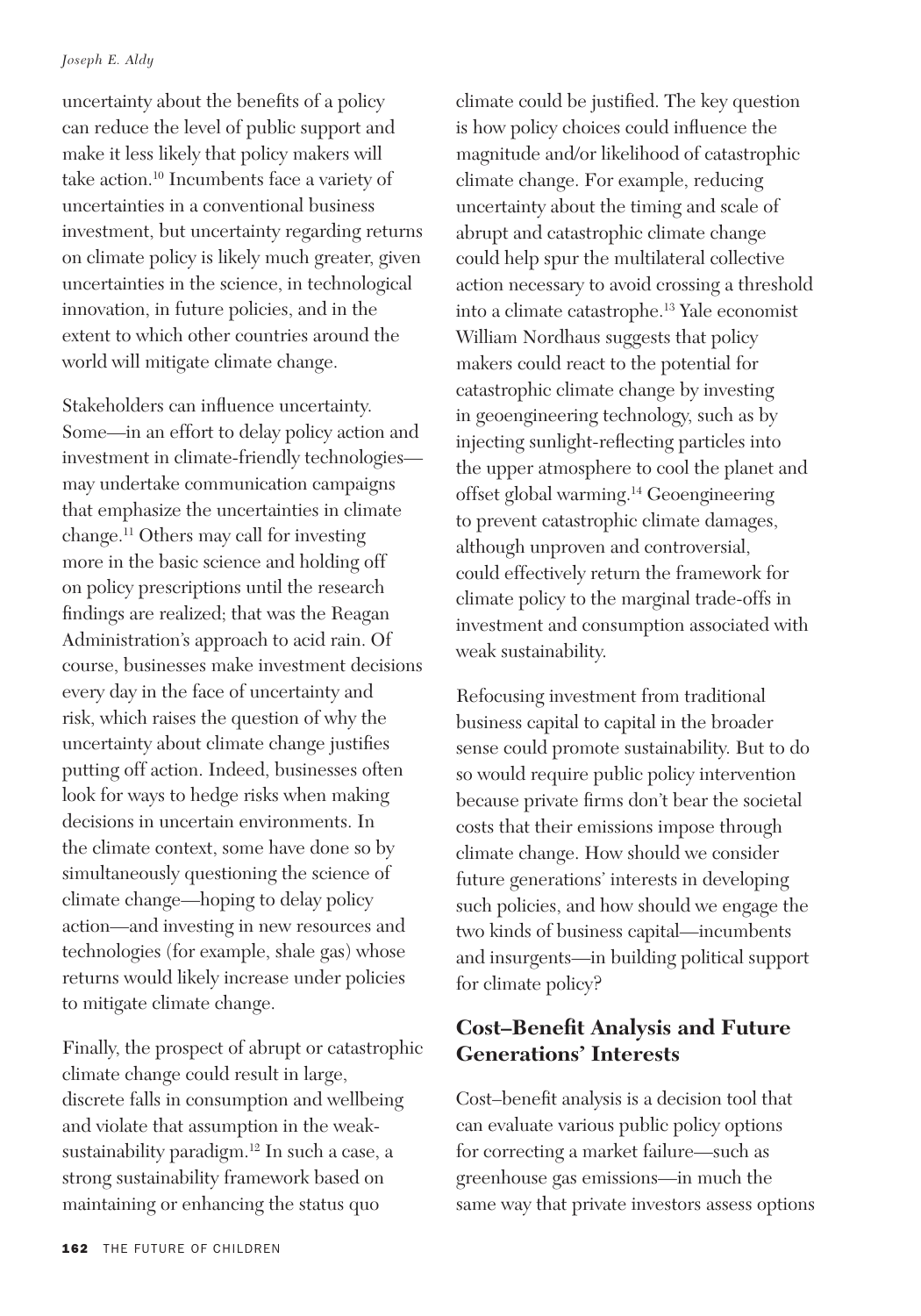future.

for allocating their savings. The policy maker who pursues the option that maximizes net social benefits delivers the outcome that would be expected in the market if it were not characterized by the market failure (that is, if private and social returns were identical). In practice, many cost–benefit analyses are narrow assessments of a specific policy in a specific sector. But we have a number of modeling approaches that permit dynamic evaluation of the economy-wide impacts of climate protection policies. As a result, we can clearly draw a connection from the outputs of a cost–benefit analysis which could be described as a societal investment policy—to the economic sustainability framework outlined earlier.

In the context of a greenhouse gas mitigation policy, cost–benefit analysis typically shows (1) near-term costs associated with reducing emissions and (2) long-term benefits associated with reducing the risks posed by climate change. Given that most greenhouse gases have long atmospheric lifetimes on the order of hundreds to thousands of years—the benefits of a climate change policy could accrue to many generations in the future. This framework permits an accounting of the streams of benefits and costs over time by applying a discount rate to convert benefits and costs that occur in various periods of time into a single, presentday measure. A discount rate reflects the fact that an individual typically values a dollar of consumption today more than a dollar of consumption in the future; for example, we could invest a dollar today, and its returns would provide more than a dollar in the future. A relatively low discount rate—which means that a dollar of consumption in the future is almost as valuable as a dollar of consumption today—effectively places greater weight on the impacts of climate

## **The Role of Discounting**

The future benefits of any climate policy thus depend on the choice of discount rate. Economists have had a long and robust debate on the appropriate discount rate for long-term policy problems.15 Some support a *prescriptive* approach on ethical terms, effectively arguing that all generations should be treated equally, with the permissible discounting to reflect changes in wealth and how the incremental value of consumption declines at higher levels of wealth. Others support a *descriptive* approach based on revealed preferences in markets in which rates of return on investment could guide the discounting of societal benefits and costs from climate policy intervention. Complicating the considerations under these very different schools of thought are the implications of uncertainty in determining the appropriate discount rate. As a result, an analyst can draw from a range of plausible discount rates in evaluating the economic impacts of climate policy. (For more on choosing a discount rate that accounts for the interests of future generations, see the article in this issue by Simon Dietz, Ben Groom and William Pizer.)

In choosing a discount rate, the stakes are large. Table 1 shows how the present value of \$1,000 in climate damage occurring in 2050 varies by a factor of more than 30—from \$19 to \$623—depending on a choice among four different discount rates. Similarly, the present value of \$1,000 in year 2100 damages ranges from 5 cents to \$311, and the present value of \$1,000 in year 2200 damages ranges from near zero to \$77.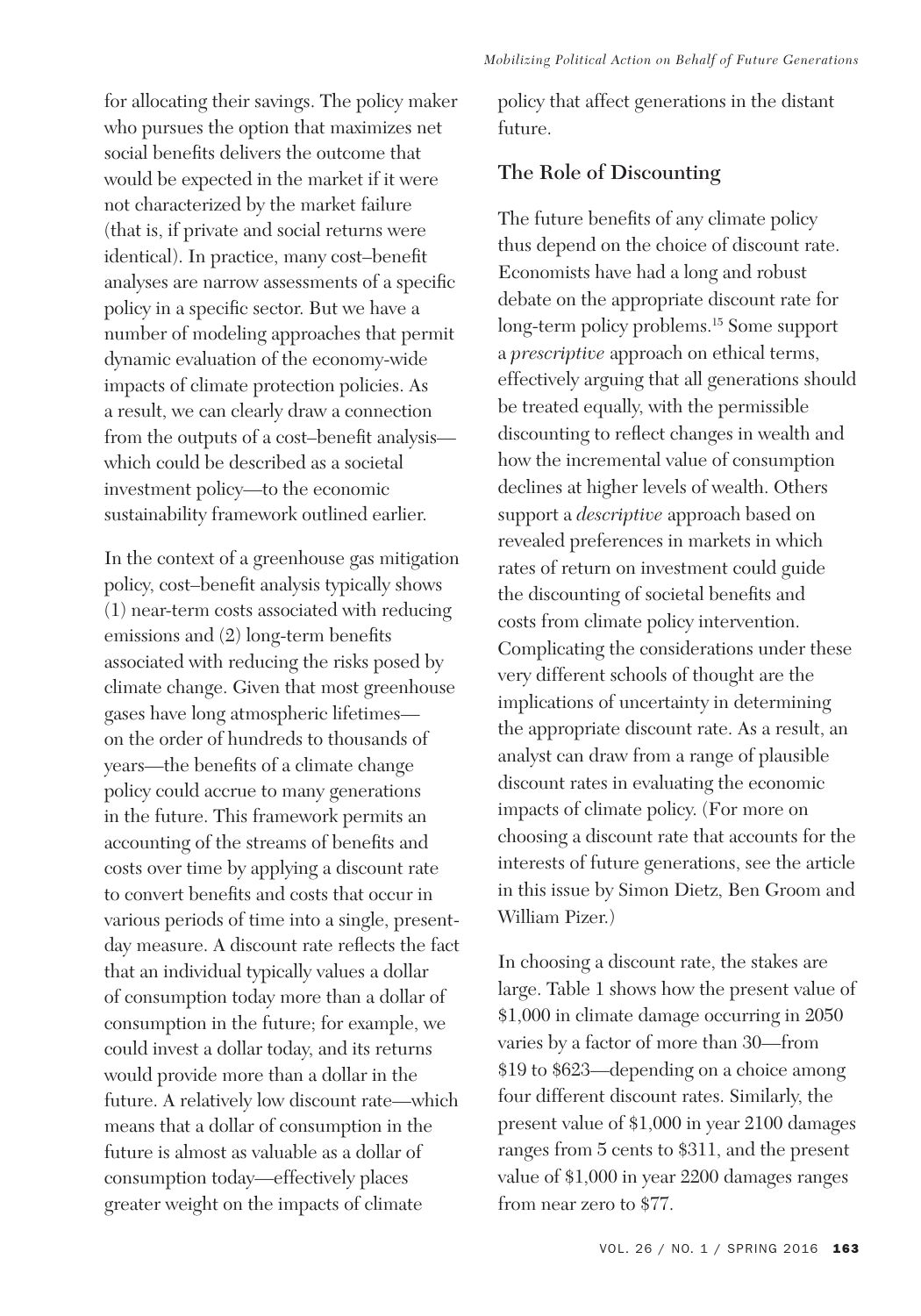| \$1,000 in Damages<br><b>Occurring in Year</b> | <b>Discount Rate</b> |        |         |        |
|------------------------------------------------|----------------------|--------|---------|--------|
|                                                | 1.4%                 | 2.5%   | 3.0%    | 5.0%   |
| 2050                                           | \$623                | \$269  | \$99    | \$19   |
| 2100                                           | \$311                | \$39   | \$3     | \$0.05 |
| 2200                                           | \$77                 | \$0.82 | \$0,004 | ~50    |

**Table 1.** Present Value of \$1,000 in Climate Damages Occurring in 2050, 2100, and 2200 under Various Discount Rates

When former World Bank chief economist Nicholas Stern used a discount rate of 1.4 percent in his 2006 review of the economics of climate change for the government of the United Kingdom, the majority of the present value damages from climate change (that is, the benefits of mitigating climate change) reflected benefits enjoyed after the year 2200.16 To characterize the benefits of mitigating greenhouse gas emissions, the US Interagency Working Group on Social Cost of Carbon produced estimates of the social cost of carbon—the dollar value of reduced climate change damages associated with reducing carbon dioxide emissions by 1 metric ton (1,000 kilograms, or about 1.1 US tons).17 Those estimates have been used by federal regulatory agencies whose rulemaking affects carbon dioxide emissions, including the Environmental Protection Agency (EPA), the Department of Energy, and the Department of Transportation. The Interagency Working Group's two reports presented social-cost-of-carbon estimates for three discount rates: 2.5 percent, 3 percent, and 5 percent. The 2015 social cost of carbon at the 2.5 percent rate is \$58 per metric ton of carbon dioxide, which is more than 50 percent greater than the social-cost-of-carbon estimate for that year based on a 3 percent discount rate and almost five times greater than the estimate at the 5 percent discount rate. Those results are not necessarily

surprising: the National Research Council has said the social cost of carbon can plausibly vary by a factor of 100, with the choice of discount rate determining one-tenth of that variation.18

Because the social cost of carbon distills the impacts of climate change into a single measure of marginal damages associated with carbon dioxide emissions, that social cost can guide the design of welfare-maximizing public policies. Just as an investor in business capital pursues investment until the return on the last dollar of investment is equal to the return of the next-best alternative investment, a policy maker can pursue climate protection policy until the marginal cost of emission mitigation is on par with the societal return on that mitigation: the social cost of carbon. Thus, mitigation policies with marginal costs equal to the social cost of carbon—for example, a carbon tax in line with the social cost of carbon—would maximize net social benefits.

In practice, public policies appear to deviate significantly from the guidance that cost– benefit analysis could supply. With the exception of a few carbon tax programs in northern Europe and the Canadian province of British Columbia, most policies that affect greenhouse gas emissions do not explicitly set prices (or marginal costs) on emissions. Some governments—such as the European Union,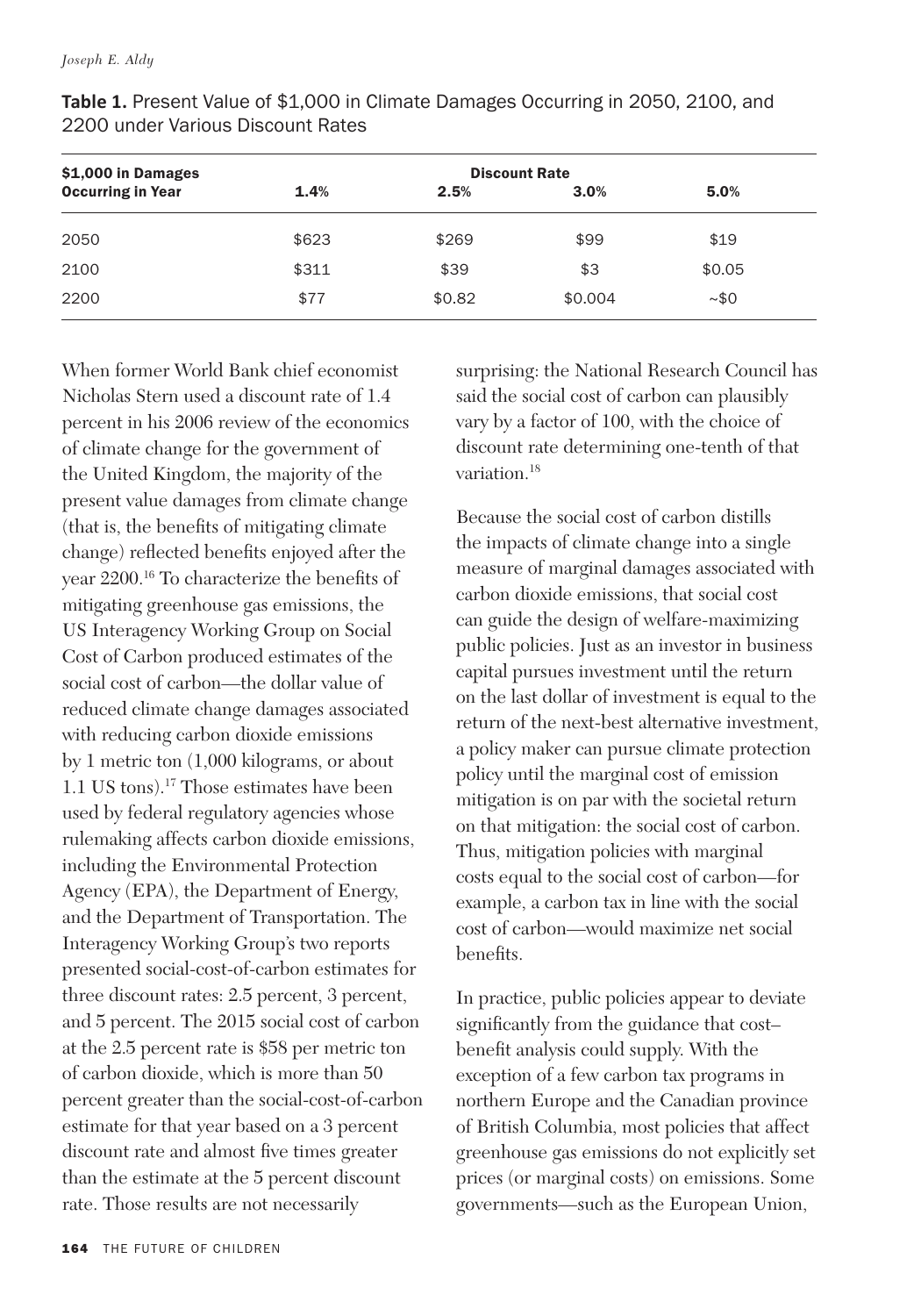California, Quebec, and several cities in China—employ carbon dioxide cap-and-trade programs. (A cap-and-trade system constrains the aggregate emissions of regulated sources by creating a limited number of tradable emission allowances—whose sum is equal to the overall cap—and requiring that those sources surrender allowances to cover their emissions.19) The dramatic volatility in allowance prices in such markets, especially in the European Union Emissions Trading System, indicates that, in all likelihood, the marginal cost of compliance rarely equals the social cost of carbon.<sup>20</sup> Examination of policy instruments around the world suggests that explicit and implicit carbon prices under such policies vary by a factor of 100.21

The variation in carbon prices could reflect differences in how governments evaluate the benefits of their climate protection programs. Given the uncertainty in the social cost of carbon, it's possible that failure to coordinate on a single estimate of the benefits has resulted in policies that reflect the tremendous variation in marginal costs. It's more likely, however, that special interests have influenced the policy debates, which have yielded a vast array of *n*th-best public policies in lieu of a carbon tax. That influence can take several forms.

## **Engagement of Stakeholders**

First, insurgent firms might push for public policies that subsidize and/or mandate their innovative technologies. They may have strong interest in policies that could, in the context of the broad capital framework presented previously, produce excess investment in their technologies. For example, some possible renewable power policies have implicit carbon prices 10 times greater than the US government's estimate

#### *Mobilizing Political Action on Behalf of Future Generations*

of the social cost of carbon at a 2.5 percent discount rate.22 Incumbent firms might not oppose such policies if they perceived that policy implementation would weaken political resolve for more-comprehensive and more-ambitious policies, such as a carbon tax.

Second, certain special interests might attempt to use public support for climate protection policies as a rationale for their preferred policies, even if those policies would have negligible impacts on the global climate. For example, biofuel producers have claimed that their output can substitute for carbon-intensive petroleum products. In practice, the vast majority of biofuels sold in the United States are corn ethanol blends, which, over their life cycles, yield very small carbon dioxide emission benefits compared with gasoline manufactured from crude oil.

Third, incumbents might support public policies that impose more-substantial regulatory requirements—and hence greater costs—on new sources of emissions.23 Such so-called vintage-differentiated regulation has been used in many contexts, including vehicle pollution standards and power plant pollution regulations.<sup>24</sup> The incumbents may claim that it would be unfair to set strict standards on their existing assets because that would effectively change the rules of the game relative to when they made their initial investments in those assets. They also sometimes claim that it would be less expensive to impose requirements on new capital, as opposed to retrofitting existing capital. In effect, vintage-differentiated regulation can extend the lifetimes of existing, pollution-intensive capital because the cost of new capital is higher under the regulation. Imposing a single, common carbon price on emission sources would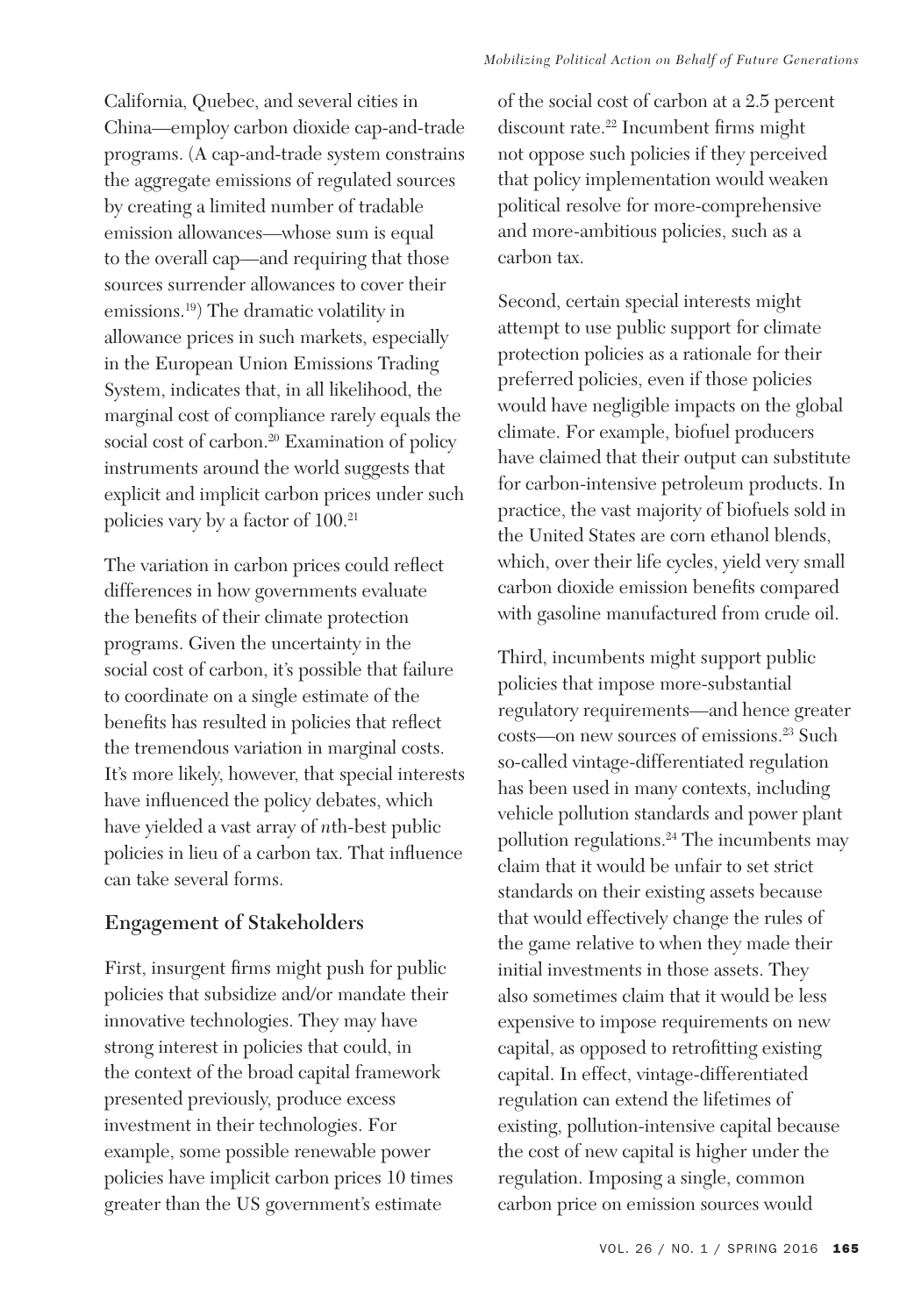eliminate the inefficiencies of vintage differentiation and establish a level playing field for both existing and new capital. But the prospect of a level playing field is exactly what spurs incumbents to push for the vintage differentiation approach.

*The Baptists, who opposed Sunday liquor sales for moral reasons, and the bootleggers, who opposed Sunday liquor sales for business reasons, found common cause in policy debates.*

Fourth, and most important, is what Bruce Yandle, former executive director of the Federal Trade Commission, calls the *bootleggers and Baptists* phenomenon.25 The Baptists, who opposed Sunday liquor sales for moral reasons, and the bootleggers, who opposed Sunday liquor sales for business reasons, found common cause in many state and local policy debates. The key characteristics of such coalitions are that the moral champion sets the policy objective and the business champion determines the implementation. For example, in the climate policy context, environmental groups might call for ambitious emission mitigation goals, and some businesses might support them conditional on their being able to influence the policies designed to implement the goals. As a result, a simple economy-wide carbon tax could be rejected in favor of a much more complicated suite of policies that conveys returns to (at least some) incumbent firms, perhaps in a relatively opaque manner.

## **When Can Future and Current Generations' Interests Coincide?**

We might be able to design climate change policies that can draw support from various special interests in the current generation, including (some) incumbents and insurgents. To provide background for those opportunities, I identify insights from other policy contexts and point out important differences between those contexts and climate change.

## **Other Policy Contexts: Insights and Differences**

A successful climate change policy will transform the energy foundation of industrial economies. That transformation will require a long-term, comprehensive commitment in the United States and in economies worldwide. As we've seen, the political challenge reflects the near-term costs, borne by one group, coupled with the long-term benefits, enjoyed by other groups. In that regard, climate change differs from other major policy reforms in American history. Let's consider a few examples.

The innovation of public pensions through the 1935 Social Security Act provided almost immediate economic benefits for then current retirees as well as the promise of retirement benefits for all workers once they attain retirement age. Through a payroll tax, all workers bear the costs of participating in Social Security, but on retirement, those workers all enjoy the returns of having done so. Moreover, creating an age-specific program gave older populations strong incentive to mobilize politically to sustain the public pension program. Older people can lobby and have lobbied for similar programs throughout the developed world as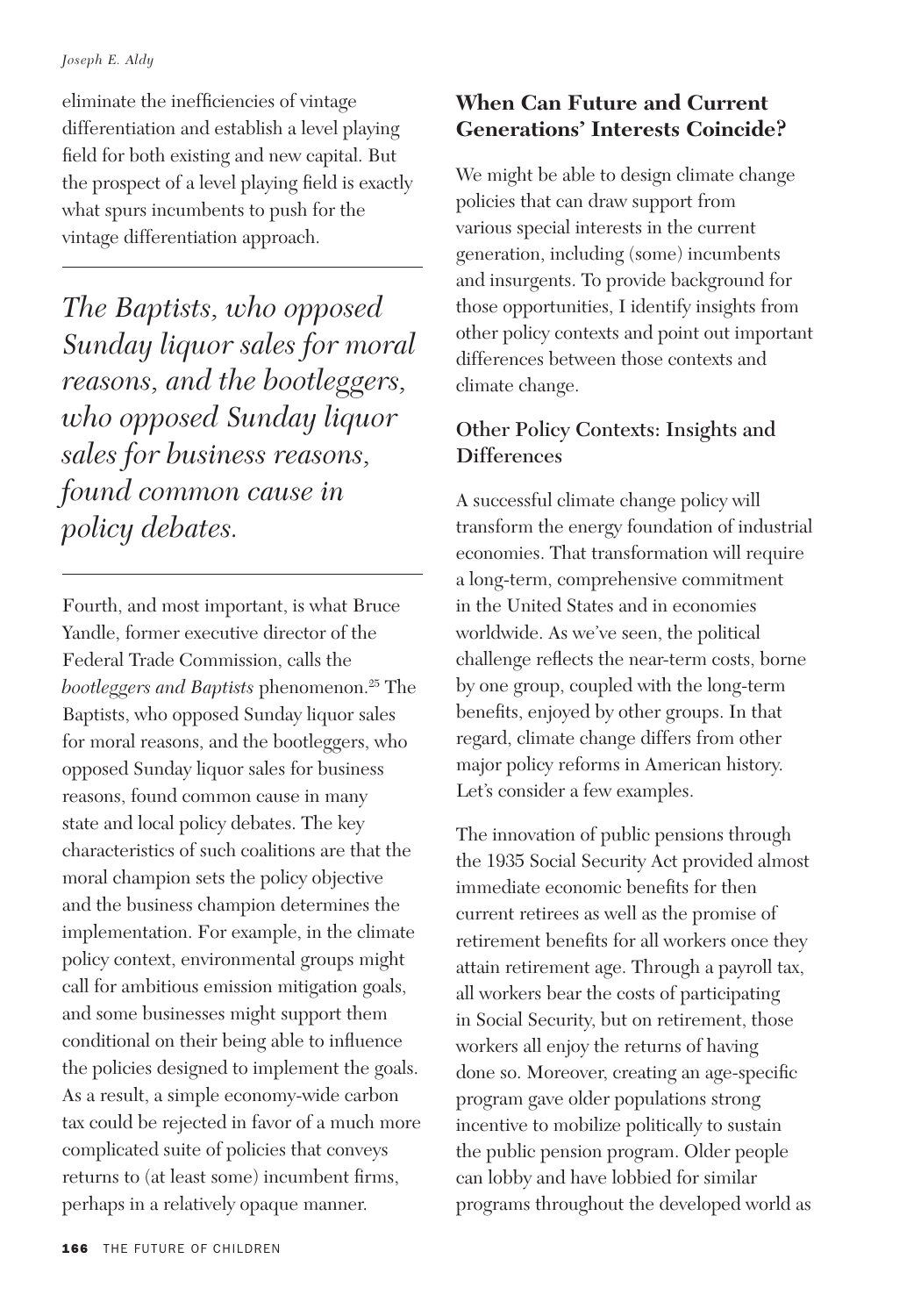a result of successful special interest political competition.26

The Interstate Highway Act of 1956 called for a 40,000-mile network of highspeed freeways across the United States, which in turn created substantial numbers of construction jobs in every state and congressional district, delivering broad near-term economic benefits. In addition, the Interstate Highway System fulfilled important needs in terms of homeland defense and the military threat posed by the Soviet Union. That infrastructure investment led to rapid growth in the transportation of goods and people during the following decades. Moreover, the freeways were financed through gasoline and diesel taxes which are effectively user fees—so that many of those enjoying the benefits also bore much of the costs.

The Clean Air Act Amendments of 1970 and the Clean Water Act of 1972 established ambitious standards, new regulatory authorities, and extensive enforcement tools to clean up the nation's poor air and water quality. Media images of a river catching fire and of cars driving with headlights on during the middle of a cloud-free but highly polluted day illustrated the environmental crisis that motivated a broad political response through those laws. Americans' everyday experience with poor air and/or poor water quality dramatically increased the importance of the problems and drew attention to the need for policy remedies. In contrast to climate change policy, which is intended to prevent a future environmental crisis, those laws aimed to correct existing environmental degradation and, in some places, a current environmental crisis.

Those three examples—of social insurance, infrastructure investment, and environmental policy—pinpoint some of the major characteristics of long-term, durable, and successful public policies. First, each one remedied a publicly salient contemporary crisis or threat. Second, each one shows how near-term benefits can be enjoyed broadly across the country. Third, in the case of Social Security and the Interstate Highway System, there were few private sector incumbents that could be adversely affected by the public policies. The absence of private old-age insurance and private freeways served as the motivation for those public interventions.

The case of climate change differs in all three aspects. First, when it comes to climate change, the task today is to prevent rather than remediate. Second, most of the benefits of climate policy will accrue in the coming decades and even centuries. Third, climate change policy could easily reduce the value of an extensive array of fossil fuel capital and resource stocks.

## **Implications for Climate Change Policy**

Climate change differs in another important way from those three public policy examples. Old-age pensions, freeway construction, and local air and water quality are distinctly domestic challenges, but climate change is a global problem that will require multilateral coordination. Although in this article I've focused on the US political economy, the same issues play out in other countries and shape the conduct of climate-related international relations. The question of who bears the cost of climate change mitigation has served as one of the primary factors limiting the progress of multilateral climate negotiations.27 The prospect that the United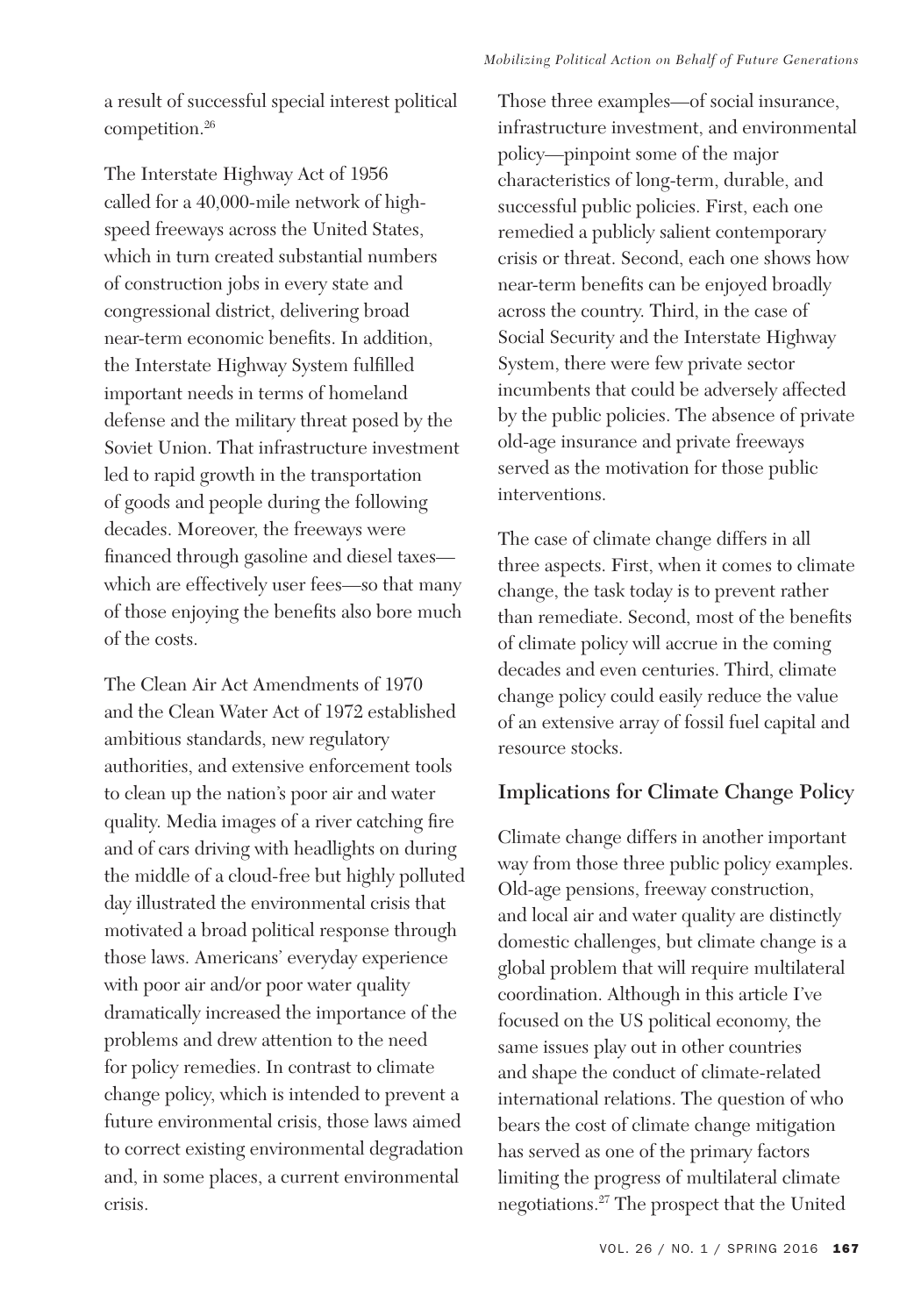States could impose costly, unilateral emission mitigation policies while its trade partners fail to implement climate change policy has caused US manufacturers to worry about losing competitiveness, even if the empirical evidence suggests quite modest impacts.28 Moreover, many developing countries claim that their current economic development needs—including education and public health benefits for today's children—trump the need for them to invest in climate mitigation. Some developing countries have indicated they would undertake substantial emission mitigation only once they have raised the wellbeing of their populations to satisfactory levels.

Despite the differences, though, insights gained from successful policies in other domains could help meet the political economy challenge of climate change policy. For example, designing climate policy to deliver broad, near-term benefits could help overcome some of the political opposition. To achieve that might require linking climate policy with other policy issues or linking various interest groups. Prominent events such as Hurricane Sandy and heat waves might also be cited to focus public interest on tackling the climate change problem. And if climate policy can pass Congress, then Congress's inertia may create an institutional bias for sustaining climate policy.

Given those insights, let's consider a few examples of how policy could alter the difficult political economy of climate change and produce meaningful action.

#### **Policy Choice and Design**

The political need for near-term benefits, coupled with the bootleggers-and-Baptists phenomenon, suggests that climate policy could be tailored to compensate owners of

capital who might bear the costs of protecting the climate. For example, a greenhouse gas emission cap-and-trade program could be designed in a way that secures support from a broad array of the owners of private capital. Faced with the choice of surrendering an allowance or reducing emissions, companies would place a value on an allowance that reflects an emission-reduction cost they could avoid by surrendering an allowance. Regardless of how the allowances are distributed initially, trading can ensure that allowances are put to their highest-valued uses: covering the emissions that are most costly to reduce and providing an incentive to undertake the least costly reductions.29

By setting a binding cap on emissions and establishing tradable emission allowances, the government would effectively create an asset with substantial value. Various analyses that model proposed economy-wide cap-andtrade programs for the United States suggest that the value of allowances could range from \$100 billion to \$300 billion annually.30 At least in the early years of a cap-and-trade program, that value would likely exceed the direct costs borne by owners of capital in complying with the program. One analysis showed that giving about 15 percent of emission allowances to US fossil fuel producers would leave their profits unchanged under a cap-and-trade program.31 Moreover, strategic allocation of allowances could elicit support from industry for a cap-and-trade regime.<sup>32</sup> The American Clean Energy and Security Act of 2009 (H.R. 2454), also known as the Waxman– Markey bill, which passed the US House of Representatives, received the support of the US Climate Action Partnership, a coalition of businesses and environmental organizations that includes about 20 major corporations in the energy, manufacturing, and services sectors. The bill gave away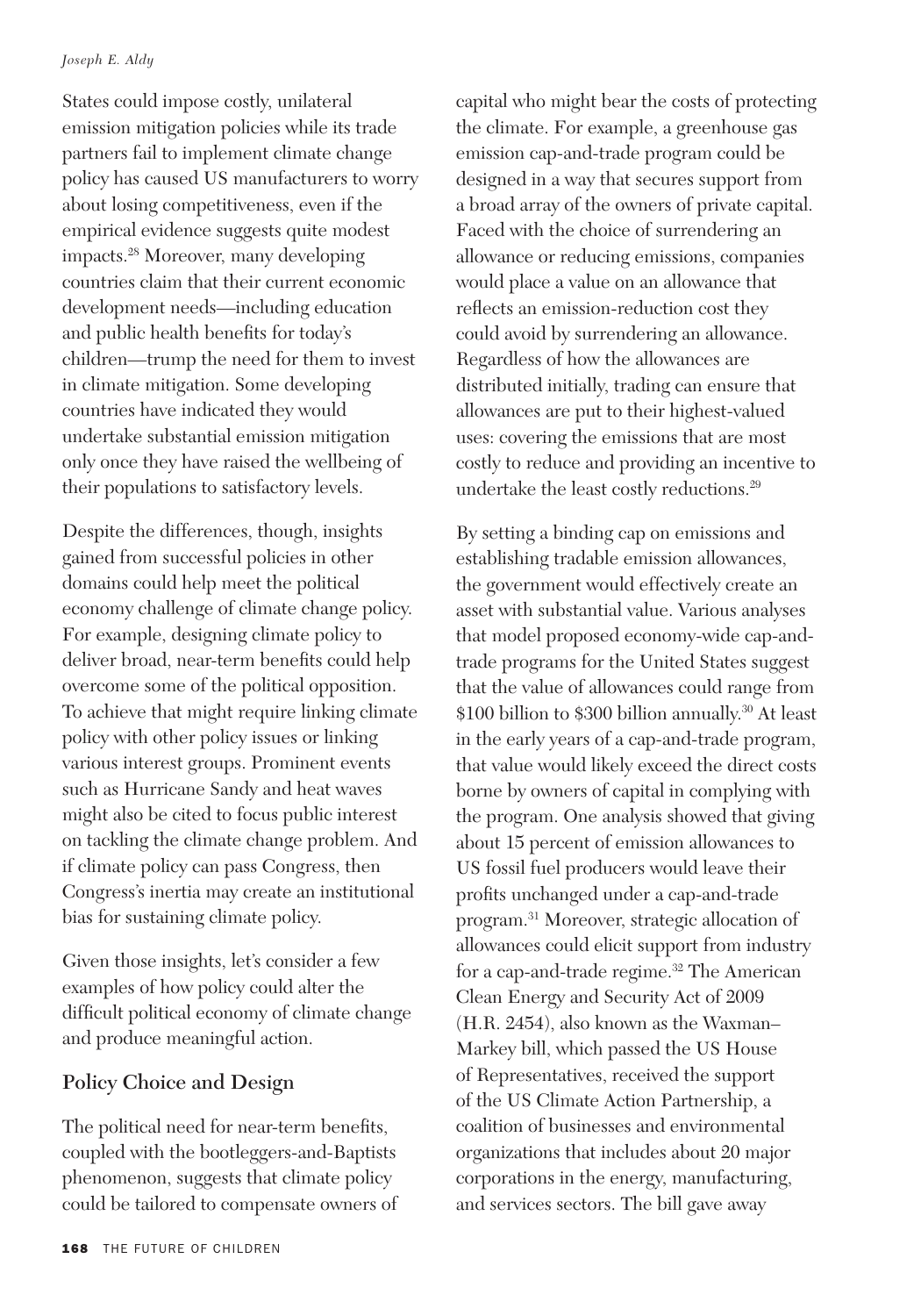#### **About Waxman–Markey**

The American Clean Energy and Security Act of 2009 (H.R. 2454), also known as the Waxman–Markey bill, introduced in March 2009, called for an economy-wide cap-and-trade program for greenhouse gas emissions. The program would have established binding emission caps that would have lowered US greenhouse gas emissions to 17 percent below 2005 levels by 2020, with further reductions each year until reaching 83 percent below 2005 levels by 2050. Though the bill passed the House of Representatives in June 2009, and a modified version—the Kerry–Boxer bill—passed the Senate Environment and Public Works Committee in November 2009, the bill did not receive a floor vote in the Senate and thus failed to become law.

allowances at no cost to a vast array of users, slowly transitioning to an auction system over several decades.

By modifying implementation to secure political support from incumbents, such an approach might risk forgoing socially valuable investment that future generations would prefer. For example, channeling some of the value of emission allowances to finance research and development could significantly lower the long-term costs of emissions mitigation and yield returns to other sectors of the economy. Revenues from climate policy could also be used to reduce the burden of existing taxes (more on that later).

#### **Strategically Linking Interest Groups**

I've shown that tailoring climate policy to deliver direct economic value to incumbent firms could compensate them for the costs of such policies and thus reduce or eliminate their opposition. An alternative approach could take the value created under climate policy and dedicate it to tax reform.33 The government could set either a tax in terms of dollars per ton of carbon dioxide emissions from sources covered by the tax or—more likely—a tax on the carbon content of the three fossil fuels (coal, petroleum, and natural gas) as they enter the economy. The revenues raised by the carbon tax (or, similarly, by an auction of emission allowances under a cap-and-trade program)

could be used to elicit strong support from a broader business constituency. Writing elsewhere, I've proposed using carbon tax revenues as part of a larger reform of the tax code coupled with eliminating greenhouse gas regulation under the Clean Air Act.34 Business stakeholders interested in corporate tax reform and lowering the marginal tax rate on corporate income could find that proposal appealing.

A potential drawback to this approach is that it would distribute the benefits of tax reform to a much broader group of business interests than only those directly affected by climate policy. Companies may not support direct subsidies if they can't effectively limit who receives the subsidies, as in the case of an across-the-board cut in the corporate income tax rate.<sup>35</sup>

Carbon taxes also face a great deal of resistance. Despite economists' enthusiasm for such taxes, the general public and the American political system have been less receptive. A carbon tax makes the cost of environmental policy much more obvious than conventional regulatory approaches do, which could in turn impose political costs on politicians seeking reelection. Moreover, a tax imposes costs on concentrated, influential, and resourceful business interests, such as oil, gas, and coal companies. Finally, few environmental groups have embraced a carbon tax because they worry that it would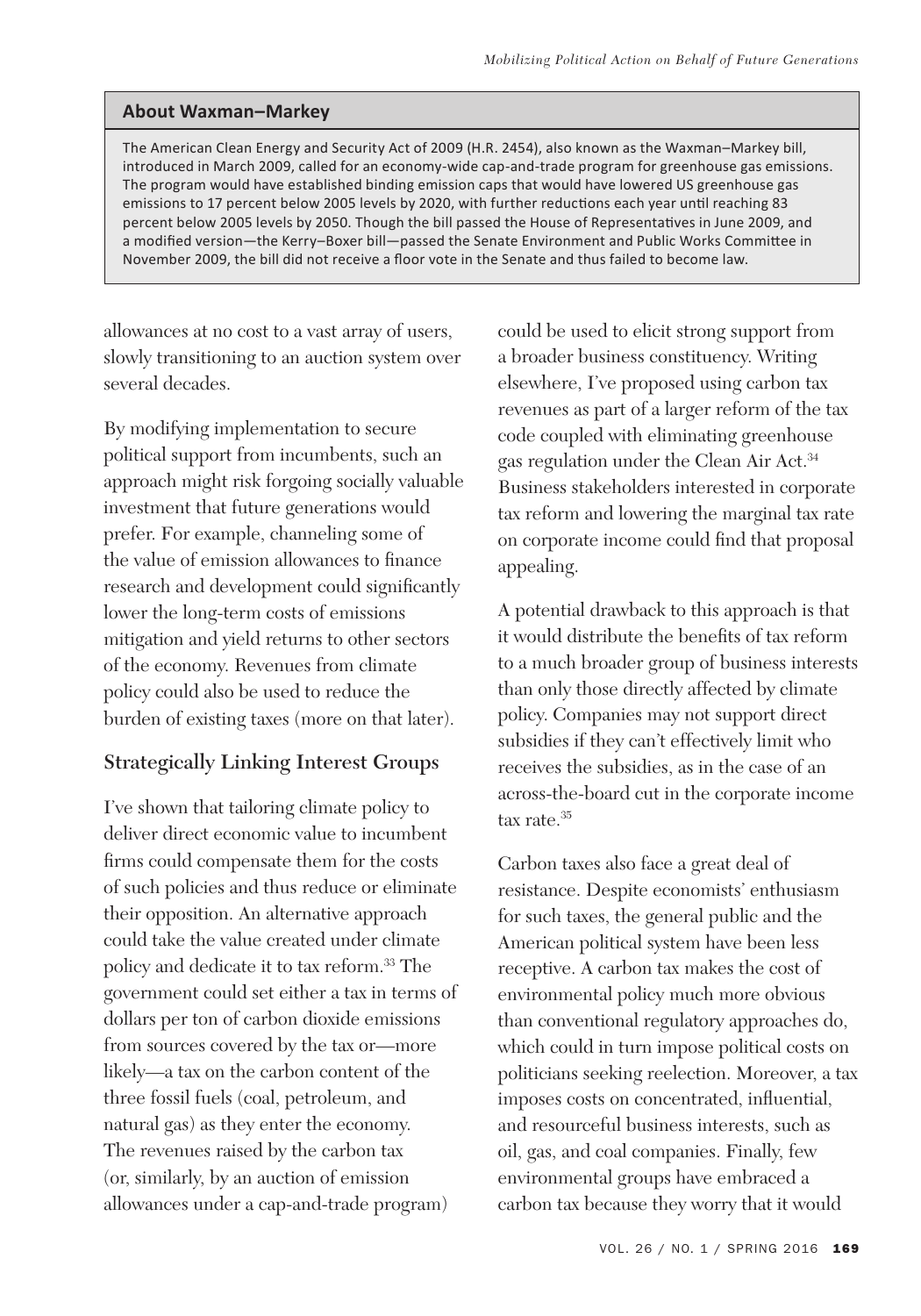be less effective in reducing emissions than conventional regulations would.

In contrast, a carbon tax has received support in other countries. Scandinavian governments, as well as the government of the province of British Columbia, have implemented such a tax. Differences in political institutions, in public attitudes toward the environment, and in the emission intensity of the resource base (for example, about 90 percent of British Columbia's power comes from hydroelectric dams) help explain the greater support for a carbon tax in those economies than in the United States. Nonetheless, the majority of the world's population lives in developing countries that subsidize the consumption of fossil fuel– based transportation, fuels, and electricity.<sup>36</sup> The difficulty of reforming fossil fuel subsidies reflects political obstacles similar to the pricing of carbon through a carbon tax. The global trend, however, is toward greater interest in and support of policies that price carbon.37 Because the emerging international climate policy regime focuses on countries' making unilateral emission mitigation pledges subject to periodic review, such domestic policy reforms could become the foundation for international coordination to protect the global climate. Indeed, the structure of international climate policy reflects, in large part, domestic political constraints in the major economies participating in the climate negotiations.

Alternatively, policy designers could aim to draw support from across multiple generations. Public opinion polls tend to show that younger people have stronger interest than older people do in addressing climate change, and older people have stronger interest in supporting Social Security and Medicare. Climate policies that integrate those interests could attract a broad political constituency across generations.38 For example, the tax or auction revenues from climate policy could fill funding gaps in other government programs, such as Social Security or Medicare. In 1997, staff of the Council of Economic Advisers analyzed how revenues from a carbon dioxide cap-andtrade program could offset forecast funding shortfalls in Social Security.

#### **Strategically Linking Issues**

The marketing of climate policy could focus on ancillary benefits enjoyed by the current generation. Politicians advocating for climate change mitigation policies often note that improved local air quality also improves respiratory health and reduces the risk of death.39 For example, in his 2013 Georgetown University speech, President Obama said, "So today, for the sake of our children, and the health and safety of all Americans, I'm directing the Environmental Protection Agency to put an end to the limitless dumping of carbon pollution from our power plants, and complete new pollution standards for both new and existing power plants." In August 2015, through the so-called Clean Power Plan, the US Environmental Protection Agency issued the standards Obama called for in that speech. In its economic evaluation of the regulation, the EPA estimated year-2030 climate benefits of \$20 billion and public health benefits ranging from \$14 billion to \$30 billion from reducing local air pollutants.<sup>40</sup>

Yet the argument that climate policy could also improve health faces political and policy obstacles. Some opponents of climate policy agree on the value of improving local air quality but question whether greenhouse gas mitigation policies represent the most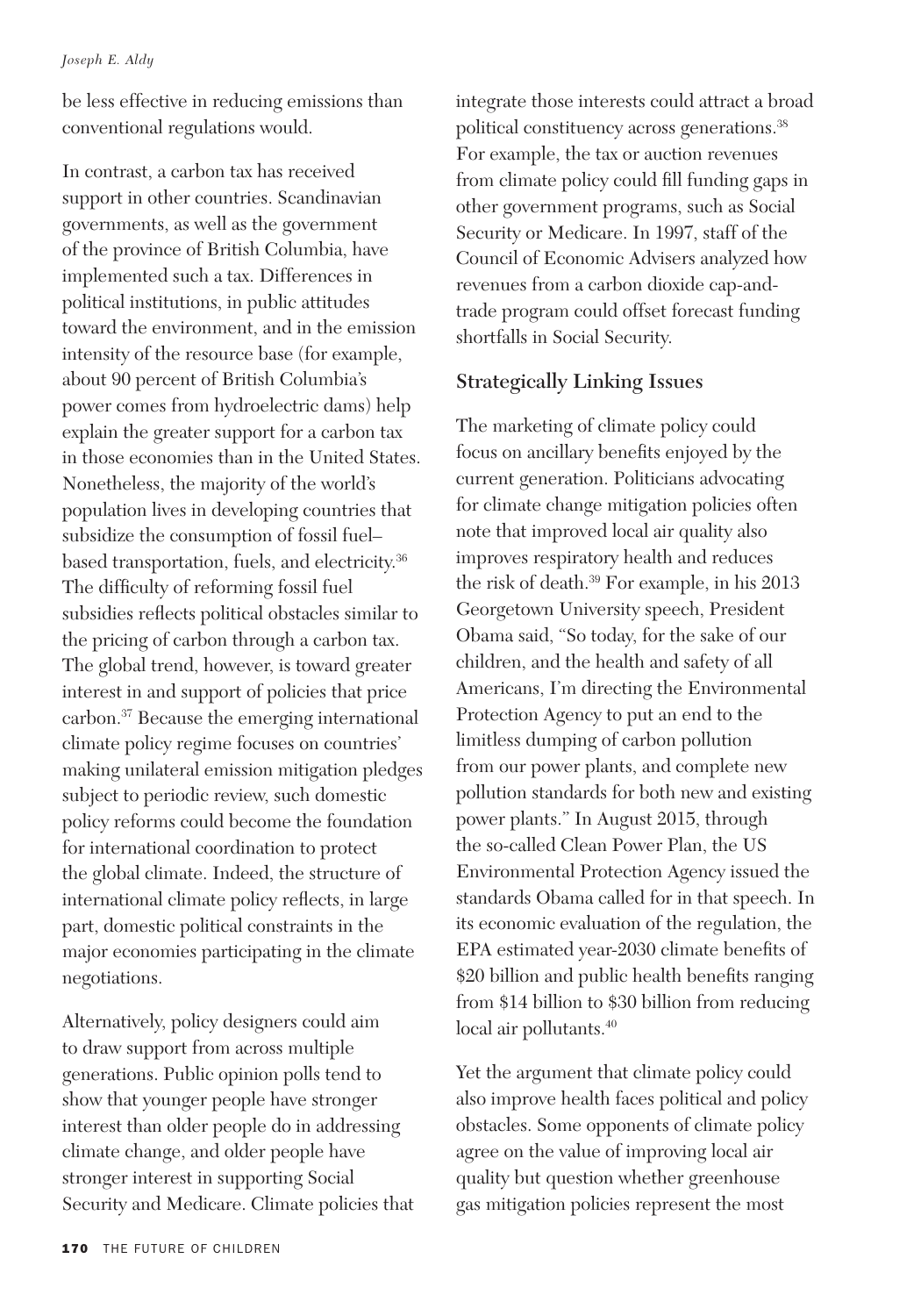effective way to deliver those benefits. For example, they might argue that if reducing fine particulate pollution yields major health benefits, then environmental policy should target particulates directly. A report by the Organisation for Economic Co-operation and Development found that the local air quality cobenefit of mitigating carbon dioxide emissions may not motivate large developing countries to implement ambitious climate change policies, because directly controlling air pollution appears to be less costly in those countries.<sup>41</sup> Moreover, many policies that directly target conventional air pollutants do not necessarily reduce—and in some cases may increase—carbon dioxide emissions. Installing scrubbers on coalfired power plants, for example, imposes an energy penalty that effectively increases the emissions of carbon dioxide per kilowatt-hour of power generated.

In the 2009 debate over the Waxman– Markey bill, politicians often described it as a "jobs bill" that would promote US energy independence. For example, at the end of the floor debate on the bill, Speaker Nancy Pelosi's entire speech was "Jobs, jobs, jobs, jobs." On the other side of the debate, opponents decried the bill as part of a broader pattern of "job-killing regulations." In practice, neither of those rhetorical positions is on target. Pricing carbon is unlikely to serve as a credible substitute for economic stimulus, and empirical analyses suggest that the potential for job losses in energy-intensive manufacturing—the sectors most likely at risk under climate change policy—is quite modest and is swamped by other factors affecting the same labor markets, such as technological innovation and trade policy.42 Nonetheless, advocates for US climate policy continue to point to the

job creation opportunities associated with insurgent technologies.

## **Making Insurgents into Incumbents**

Subsidizing energy efficiency and renewable energy can, over time, increase the size and the potential clout of the insurgent-business constituency. For example, the US solar industry recently claimed that it employs more workers than the US coal industry. The growth of the solar industry reflects a variety of market and policy factors, including very generous support for solar power through the American Recovery and Reinvestment Act of 2009. Several new utility-scale solar facilities have been supported through government-subsidized loan guarantees. All solar investment benefits from accelerated depreciation and a capital subsidy in the form of a grant or an investment tax credit. Those policies have also significantly contributed to the growth of the US wind power industry, which has more than doubled its installed capacity since 2008.43

*Owners of capital with large investment positions in novel energy technologies have a vested interest in policies that create markets for those innovations.*

Likewise, the ramping up of clean energy investment, especially in Silicon Valley, south of San Francisco, has helped promote support for climate protection policies. Owners of capital with large investment positions in novel energy technologies have a vested interest in policies that create markets for those innovations. As a result, during the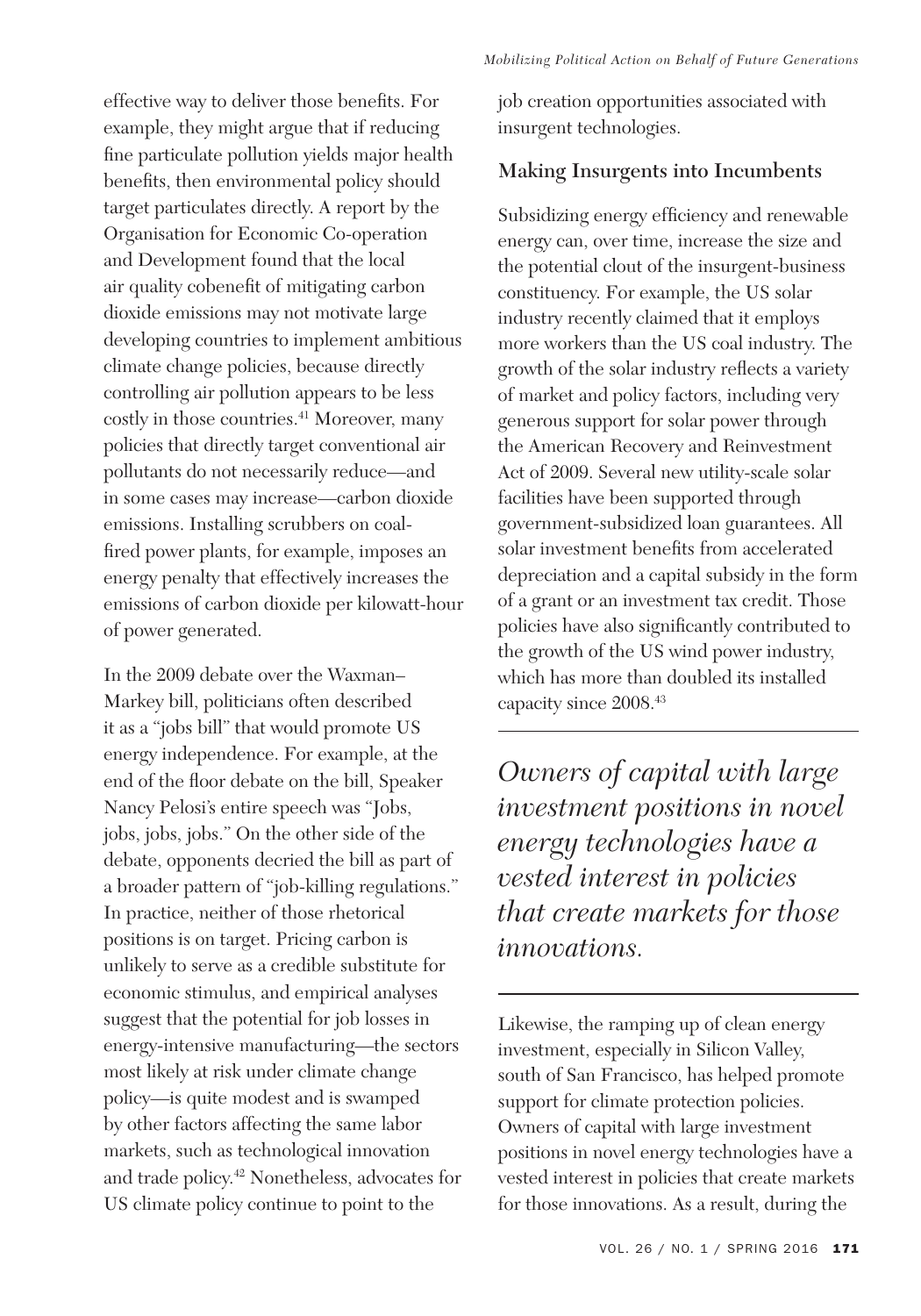public debate about the future of California climate policy around the 2010 ballot proposition 23—which would have effectively ended California's efforts to design and implement climate change policies, including a cap-and-trade program—incumbent big oil companies made substantial donations to support the proposition, and major investors in clean energy ventures made substantial donations to oppose it. The proposition's opponents raised almost three times as much in donations as the proponents did, reflecting the political and economic strength of clean energy capital in California.

Finally, investing in research and development for new technologies can change the economic calculus for future policies. Encouragement of innovation can deliver new knowledge, new technologies, new processes, and new products whose existence is irreversible. A major R&D program today could lower the costs of mitigation policies tomorrow by increasing the range of commercial low- and zero-carbon technologies. Indeed, the August 2015 EPA Clean Power Plan set more-ambitious carbon dioxide targets for the US power sector than the EPA had proposed earlier—partly because the costs of new renewable powergenerating technologies had fallen.44 Those declining costs reflect a number of things, including a multidecade history of public sector support for renewable energy R&D and subsidies that have contributed to scale economies and learning by doing.

## **Institutions and Durable Climate Policy**

In their scholarship on environmental policy, economists have sometimes assumed away the importance of institutions.45 Nonetheless, the political institutions through which climate policy is made can significantly affect

the influence of various constituencies and the outcome of policy debates. In particular, the design and implementation of policymaking institutions can create veto points and opportunities for people engaged in climate policy debates.

Let's consider a few illustrations from the process of drafting new statutes in Congress and writing rules in regulatory agencies before examining how to design a durable climate policy by exploiting existing institutional frameworks. In Congress, committees play the initial roles in writing, rewriting, and voting on bills. The composition of committee memberships is not random but reflects the interests of specific members as well as the interests of their constituents and campaign backers. For example, the composition of the House Energy and Commerce Committee affected the design and revision of the 2009 Waxman– Markey bill as well as the committee's voting.46 In particular, the disproportionate representation of energy-producing districts affected the way allowances were allocated; for example, a set-aside of free allowances for petroleum refineries was necessary to secure the votes of several members with refineries in their home districts.

Various stakeholders' political influence with members of specific committees can affect the types of policies those stakeholders support. Some stakeholders have developed strong relationships with committees whose jurisdiction constrains the kinds of policies they write into bills. For example, the preference for cap and trade in US climate policy debates—at least relative to a carbon tax—may reflect environmental advocates' preference for working with environmental committees (such as the Senate Environment and Public Works Committee and the House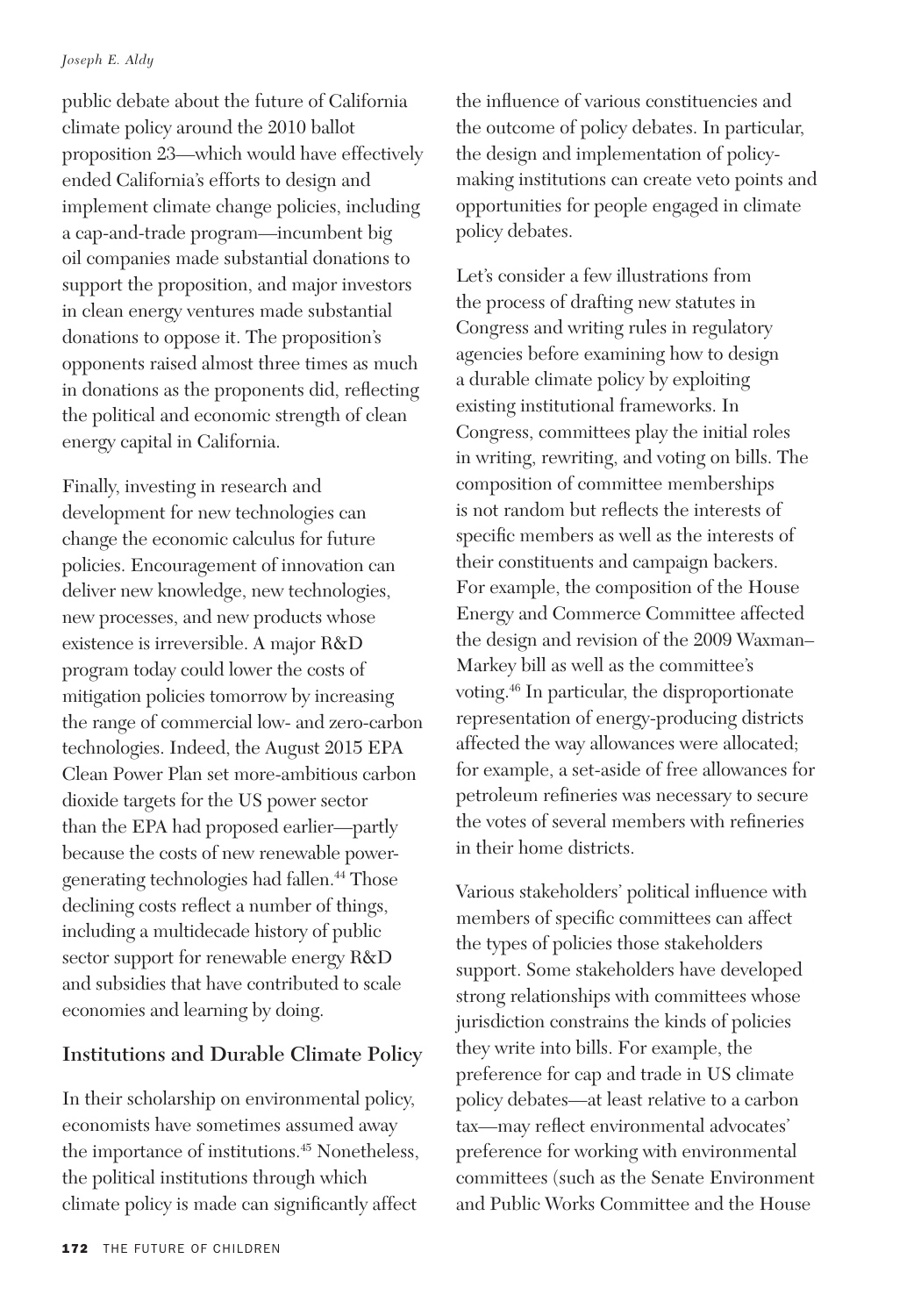Energy and Commerce Committee) than with tax-writing committees, which they view as less green and controlled by incumbent business interests.47

The voting rules in Congress—particularly in the Senate, with its de facto supermajority vote requirement under today's filibuster procedures—also influence the characteristics of policy. For example, two colleagues and I simulated support for a national clean energy standard in the House and Senate and contrasted it to what would be expected under a national referendum (that is, majority rule) based on survey data.<sup>48</sup> The 60-vote threshold to defeat a filibuster in the Senate suggests that only a very low-cost, modest clean energy standard would pass that chamber—in contrast to what would be possible under simple majority-rule voting in the Senate. Given young voters' greater support for policies to reduce greenhouse gas emissions relative to that of older voters, voter turnout among younger generations could change the composition of Congress and make it more inclined to consider climate change legislation.49 Of course, other factors could constrain that influence, such as the construction of congressional districts; the extent to which any voters, young or old, vote based primarily on a candidate's position on climate change; and the campaign finance landscape.

Alternatively, the executive branch could use its statutory authority to draft new regulations on climate policy the way the EPA did with the Clean Power Plan.<sup>50</sup> That regulation illustrates the many institutions involved in climate policy—and the many opportunities for delaying or vetoing it. First, the EPA proposed the rule and solicited comment in 2014. It received more than 4 million public comments, and that feedback shaped the final rule. Second, the EPA's final rule, issued in August 2015, gave Congress the opportunity to strike down the regulation under the Congressional Review Act. Third, several coal companies opposing the rule filed lawsuits on the same day that the EPA issued the final rule, and legal scholars anticipate an important and potentially lengthy judicial review process. Finally, the Clean Power Plan includes a very important role for the states in developing their own plans for reducing power-sector carbon dioxide emissions. That reflects the nature of federalism in general in American public policy and particularly for climate policy (under the Clean Air Act, the statutory authority for this regulation), which can influence incentives and create opportunities for policy innovation as well as establish another veto point for opponents of climate policy.<sup>51</sup>

Building a durable, long-term climate policy will require accounting for and exploiting existing political institutions.52 The veto points raise barriers to realizing meaningful climate policy in the first place. For example, the failure to pass national cap-and-trade legislation in the Senate in 2010 precipitated the development of the regulatory approach by way of the 2015 Clean Power Plan. Of course, the veto points built into American political institutions can also serve to maintain climate policy should it become the new status quo. Securing a long-lived political constituency for a climate policy would help it last. Given the strong bias for the status quo in American political institutions, this would mean, first, bringing together a sufficiently strong political coalition to change policy from the status quo and then maintaining that coalition to defend the new status quo once climate policy has taken effect. The design of climate policy, including the design and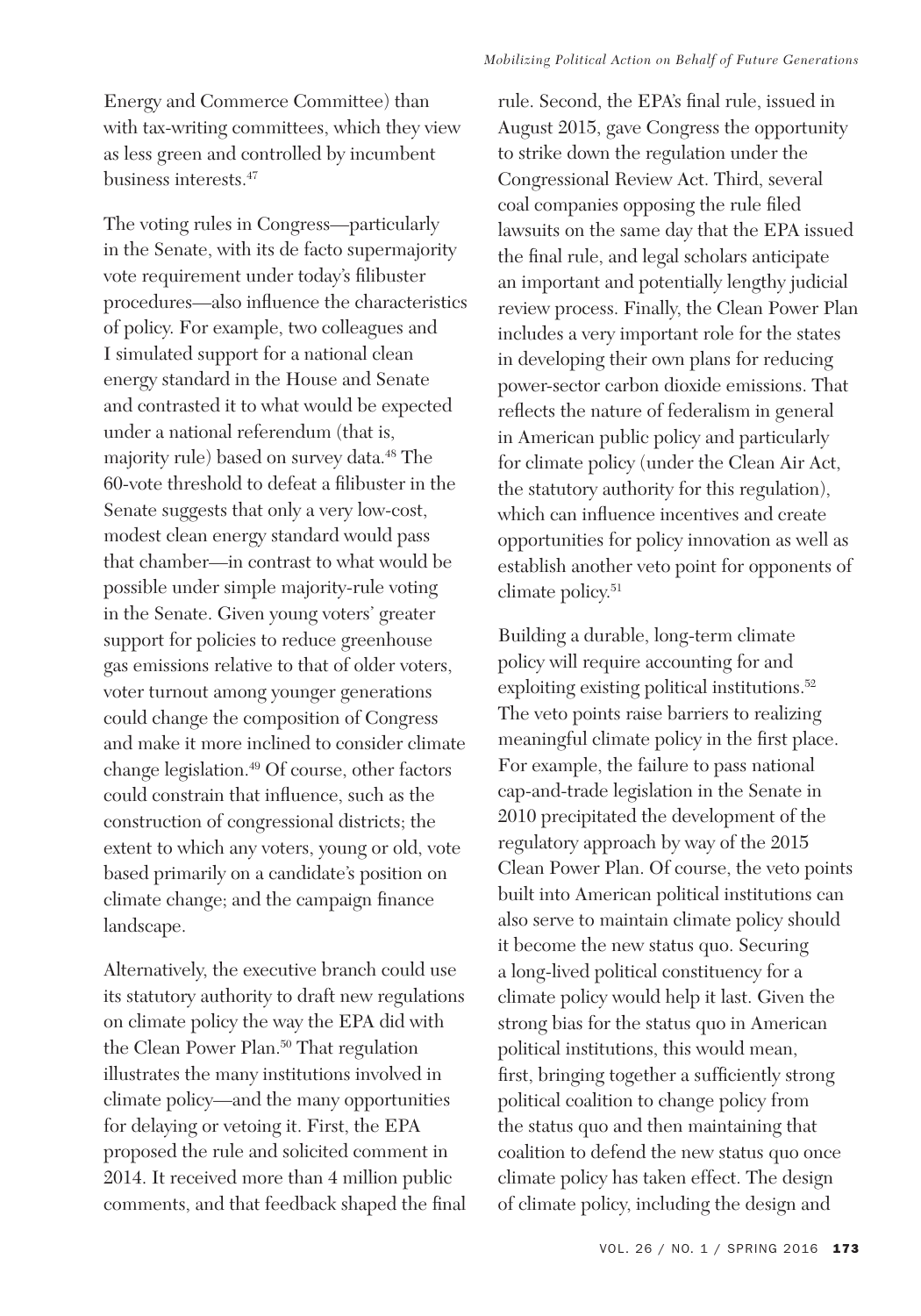implementation of new institutions and the use of existing institutions, could facilitate such a defense. Incorporating flexibility to permit modifications of policy as new information arrives—may also ensure strong political support and policy durability, so long as we don't introduce new veto points into the process.

## **Conclusions**

Mark Twain allegedly said, "Everybody talks about the weather, but nobody does anything about it." The risks posed by climate change have for decades elicited political rhetoric but little substantial policy action. That political outcome is not surprising given that the benefits of climate policy disproportionately accrue to future generations and that the costs are disproportionately borne by current generations—and concentrated among select incumbent firms in the fossil fuel industries.

I've used a stylized capital framework to illustrate both how to frame the current generation's obligations to future generations and the political economy challenges of mobilizing action to address climate change. Owners of existing business capital especially the large incumbent firms—have strong incentives to oppose climate policy. Their private interests diverge from the larger societal interests to maximize the return to all forms of capital, including natural capital. Ensuring that today's children as well as their children and their children's children will grow up to enjoy a level of

wellbeing and consumption no worse than what today's generation experiences requires a public policy response that promotes a broad approach to investment in all forms of capital.

Today's children, as well as future generations, lack a voice in climate policy debates. But we can design policy approaches that attempt to drive action consistent with their interests. The key challenge lies in crafting policies that mesh the interests of the current generation with those of future generations. I've presented several such approaches, drawing from both economic research and real-world policy debates. Indeed, incumbent firms' preference for policies that maximize private returns can be used to design climate policies that deliver some near-term benefits in exchange for meaningful climate change mitigation. Alternatively, a successful climate policy design could link issues or link interest groups in a way that builds support in a policy space broader than just climate change. Finally, policy support of insurgent firms with low-carbon, disruptive technologies could eventually transform those organizations into politically potent incumbents that could challenge the fossil fuel firms. Tailoring climate policy to mollify the incumbents that oppose it and to boost the potential of the insurgents to build broad political support will be necessary if we are to mobilize successful political action to combat climate change.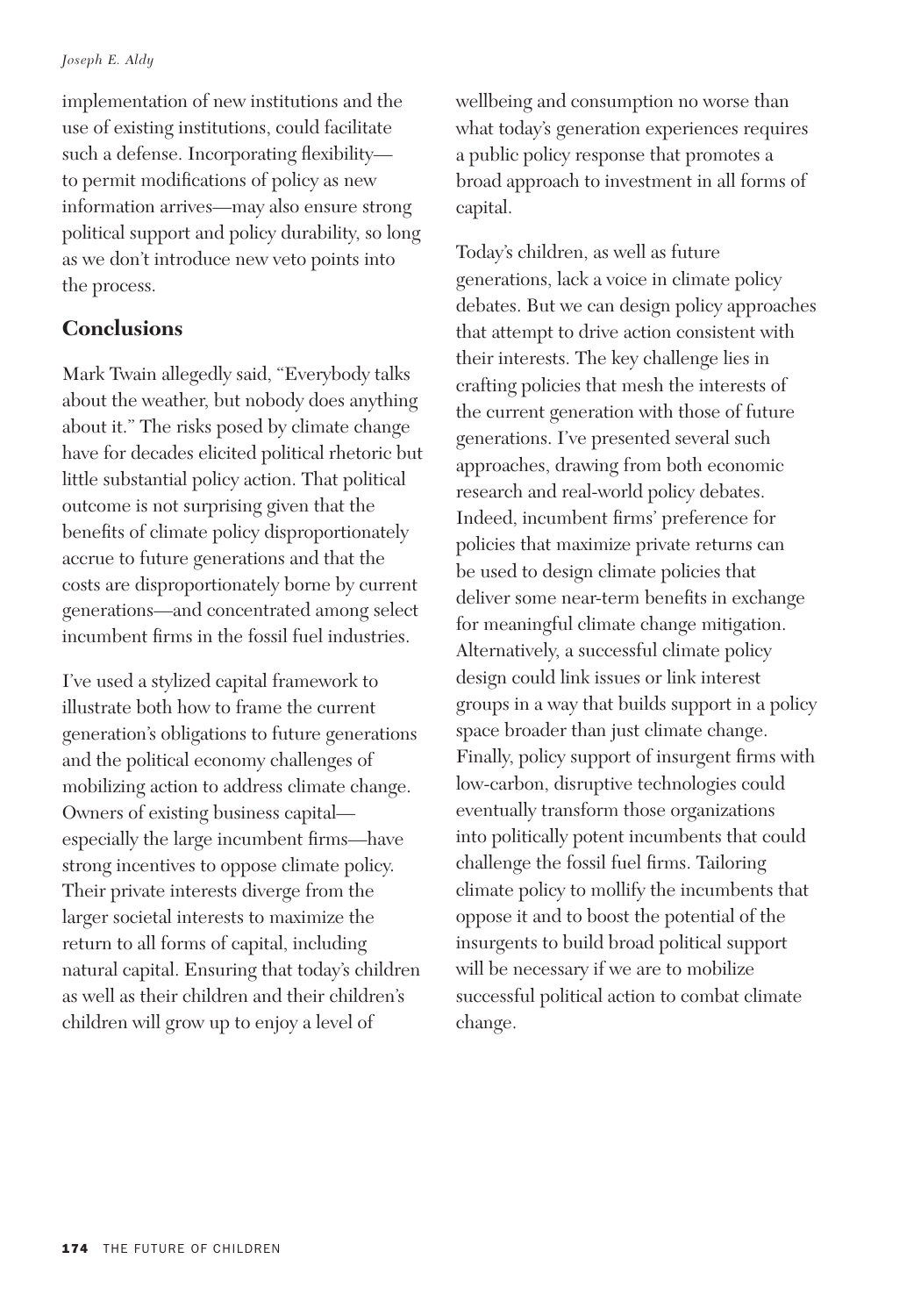#### **ENDNOTES**

- 1. Corinne Le Quéré et al., "Global Carbon Budget 2014," *Earth Systems Science Data Discussions* 7 (2014): 521.
- 2. William D. Nordhaus, *The Climate Casino: Risk, Uncertainty, and Economics for a Warming World* (New Haven, CT: Yale University Press, 2013).
- 3. David G. Victor and Charles F. Kennel, "Ditch the 2°C Warming Goal," *Nature* 514 (2014): 30–31, doi: 10.1038/514030a.
- 4. Thomas C. Schelling, "The Cost of Combating Global Warming," *Foreign Affairs* (December 1997): 13.
- 5. George J. Stigler, "The Theory of Economic Regulation," *Bell Journal of Economics and Management Science* 2 (1971): 3–21, doi: 10.2307/3003160.
- 6. Ibid.
- 7. Robert M. Solow, "Sustainability: An Economist's Perspective" (paper presented at the 18th J. Seward Johnson Lecture to the Marine Policy Center, Woods Hole Oceanographic Institution, Woods Hole, MA, June 4, 1991).
- 8. Partha Dasgupta, *Human Well-Being and the Natural Environment* (Oxford: Oxford University Press, 2001).
- 9. John M. Hartwick, "Intergenerational Equity and the Investing of Rents from Exhaustible Resources," *American Economic Review* 67 (1977): 972–74; John M. Hartwick, "Substitution among Exhaustible Resources and Intergenerational Equity," *Review of Economic Studies* 45 (1978): 347–54; National Research Council, *Nature's Numbers: Expanding the National Economic Accounts to Include the Environment* (Washington, DC: National Academies Press, 1999).
- 10. Benjamin I. Page and Robert Y. Shapiro, "Effects of Public Opinion on Policy," *American Political Science Review* 77 (1983): 175–90.
- 11. Naomi Oreskes and Erik M. Conway, *Merchants of Doubt: How a Handful of Scientists Obscured the Truth on Issues from Tobacco Smoke to Global Warming* (New York: Bloomsbury Publishing USA, 2011).
- 12. Martin L. Weitzman, "On Modeling and Interpreting the Economics of Catastrophic Climate Change," *Review of Economics and Statistics* 91 (2009): 1–19, doi: 10.1162/rest.91.1.1.
- 13. Scott Barrett and Astrid Dannenberg, "Climate Negotiations under Scientific Uncertainty," *Proceedings of the National Academy of Sciences* 109 (2012): 17372–6, doi: 10.1073/pnas.1208417109; Scott Barrett and Astrid Dannenberg, "Sensitivity of Collective Action to Uncertainty about Climate Tipping Points," *Nature Climate Change* 4 (2014): 36–9, doi: 10.1038/nclimate2059.
- 14. William D. Nordhaus, "Economic Policy in the Face of Severe Tail Events," *Journal of Public Economic Theory* 14 (2012): 197–219, doi: 10.1111/j.1467-9779.2011.01544.x.
- 15. Kenneth J. Arrow et al., "Intergenerational Equity, Discounting, and Economic Efficiency," in *Climate Change 1995: Economic and Social Dimensions of Climate Change,* ed. James P. Bruce, Hoesung Lee, and Erik F. Haites (Cambridge: Cambridge University Press, 1996), 129–44; Nicholas H. Stern, *The Stern Review: The Economics of Climate Change* (London: HM Treasury, 2006); William D. Nordhaus, "A Review of the *Stern Review on the Economics of Climate Change," Journal of Economic Literature* 45 (2007): 686–702, doi: 10.1257/jel.45.3.686; Martin L. Weitzman, "A Review of the *Stern Review on the Economics of Climate Change," Journal of Economic Literature* 45 (2007): 703–24; Simon Dietz and Nicholas Stern, "Why Economic Analysis Supports Strong Action on Climate Change: A Response to the *Stern Review's* Critics," *Review of Environmental Economics and Policy* 2 (2008): 94–113, doi: 10.1093/ reep/ren001; Kenneth Arrow et al., "Determining Benefits and Costs for Future Generations," *Science* 341 (2013): 349–50, doi: 10.1126/science.1235665.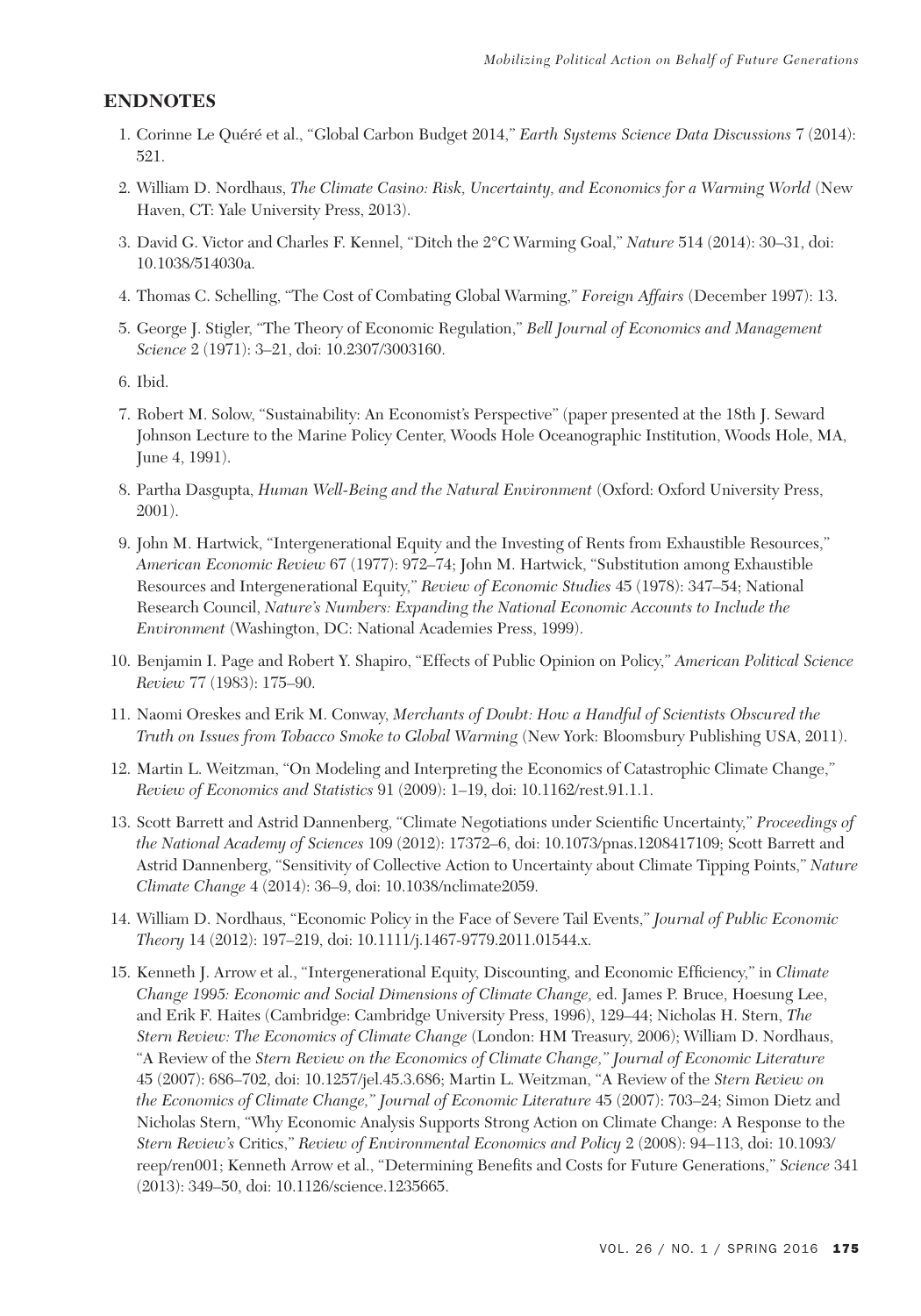- 16. Stern, *Stern Review.*
- 17. Interagency Working Group on Social Cost of Carbon, *Technical Support Document: Social Cost of Carbon for Regulatory Impact Analysis under Executive Order 12866* (Washington, DC: United States Government, 2010); Interagency Working Group on Social Cost of Carbon, *Technical Support Document: Technical Update of the Social Cost of Carbon for Regulatory Impact Analysis under Executive Order 12866* (Washington, DC: United States Government, 2013); William A. Pizer et al., "Using and Improving the Social Cost of Carbon," *Science* 346 (2014): 1189–90.
- 18. National Research Council, *Hidden Costs of Energy: Unpriced Consequences of Energy Production and Use* (Washington, DC: National Academies Press, 2010).
- 19. Joseph E. Aldy and Robert N. Stavins, "The Promise and Problems of Pricing Carbon: Theory and Experience," *Journal of Environment and Development* 21 (2012): 152–80, doi: 10.1177/1070496512442508.
- 20. Joseph E. Aldy and W. Kip Viscusi, "Environmental Risk and Uncertainty," in *Handbook of the Economics of Risk and Uncertainty,* vol. 1, ed. Mark J. Machina and W. Kip Viscusi (Oxford: North-Holland, 2014), 601–49.
- 21. Joseph E. Aldy and William A. Pizer, "Alternative Metrics for Comparing Domestic Climate Change Mitigation Efforts and the Emerging International Climate Policy Architecture," *Review of Environmental Economics and Policy* 10 (2016): 3–24, doi: 10.1093/reep/rev013.
- 22. Joseph E. Aldy and William A. Pizer, "The Employment and Competitiveness Impacts of Power-Sector Regulations," in *Does Regulation Kill Jobs?* ed. Cary Coglianese, Adam M. Finkel, and Christopher Carrigan (Philadelphia: University of Pennsylvania Press, 2014), 70–88.
- 23. Stigler, "Theory of Economic Regulation"; Robert N. Stavins, "Vintage-Differentiated Environmental Regulation," *Stanford Environmental Law Journal* 25 (2006): 29–63.
- 24. Howard K. Gruenspecht, "Differentiated Regulation: The Case of Auto Emissions Standards," *American Economic Review* 72 (1982): 328–31; Garth Heutel, "Plant Vintages, Grandfathering, and Environmental Policy," *Journal of Environmental Economics and Management* 61 (2011): 36-51.
- 25. Bruce Yandle, "Bootleggers and Baptists in Retrospect," *Regulation* 22, no. 3 (1999): 5–7.
- 26. Casey B. Mulligan and Xavier Sala-i-Martin, "Gerontocracy, Retirement, and Social Security" (Working Paper no. 7117, National Bureau of Economic Research, Cambridge, MA, May 1999).
- 27. Joseph E. Aldy and Robert N. Stavins, eds., *Architectures for Agreement: Addressing Climate Change in the Post-Kyoto World* (Cambridge: Cambridge University Press, 2007); Scott Barrett, *Environment and Statecraft: The Strategy of Environmental Treaty-Making* (Oxford: Oxford University Press, 2003).
- 28. Joseph E. Aldy and William A. Pizer, "The Competitiveness Impacts of Climate Change Mitigation Policies," *Journal of the Association of Environmental and Resource Economists* 2 (2015): 565–95, doi: 10.1086/68330.
- 29. Robert W. Hahn and Robert N. Stavins, "The Effect of Allowance Allocations on Cap-and-Trade System Performance," *Journal of Law and Economics* 54 (2011): S267–94, doi: 10.1086/661942; W. David Montgomery, "Markets in Licenses and Efficient Pollution Control Programs," *Journal of Economic Theory* 5 (1972): 395–418, doi: 10.1016/0022-0531(72)90049-X.
- 30. US Energy Information Administration, "Energy Market and Economic Impacts of H.R. 2454, the American Clean Energy and Security Act of 2009," SR-OIAF/2009-05 (Washington, DC: Department of Energy, 2009).
- 31. A. Lans Bovenberg and Lawrence H. Goulder, "Neutralizing the Adverse Industry Impacts of CO2 Abatement Policies: What Does It Cost?" in *Behavioral and Distributional Effects of Environmental Policy,* ed. Carlo Carraro and Gilbert E. Metcalf (Chicago: University of Chicago Press, 2001), 45–90.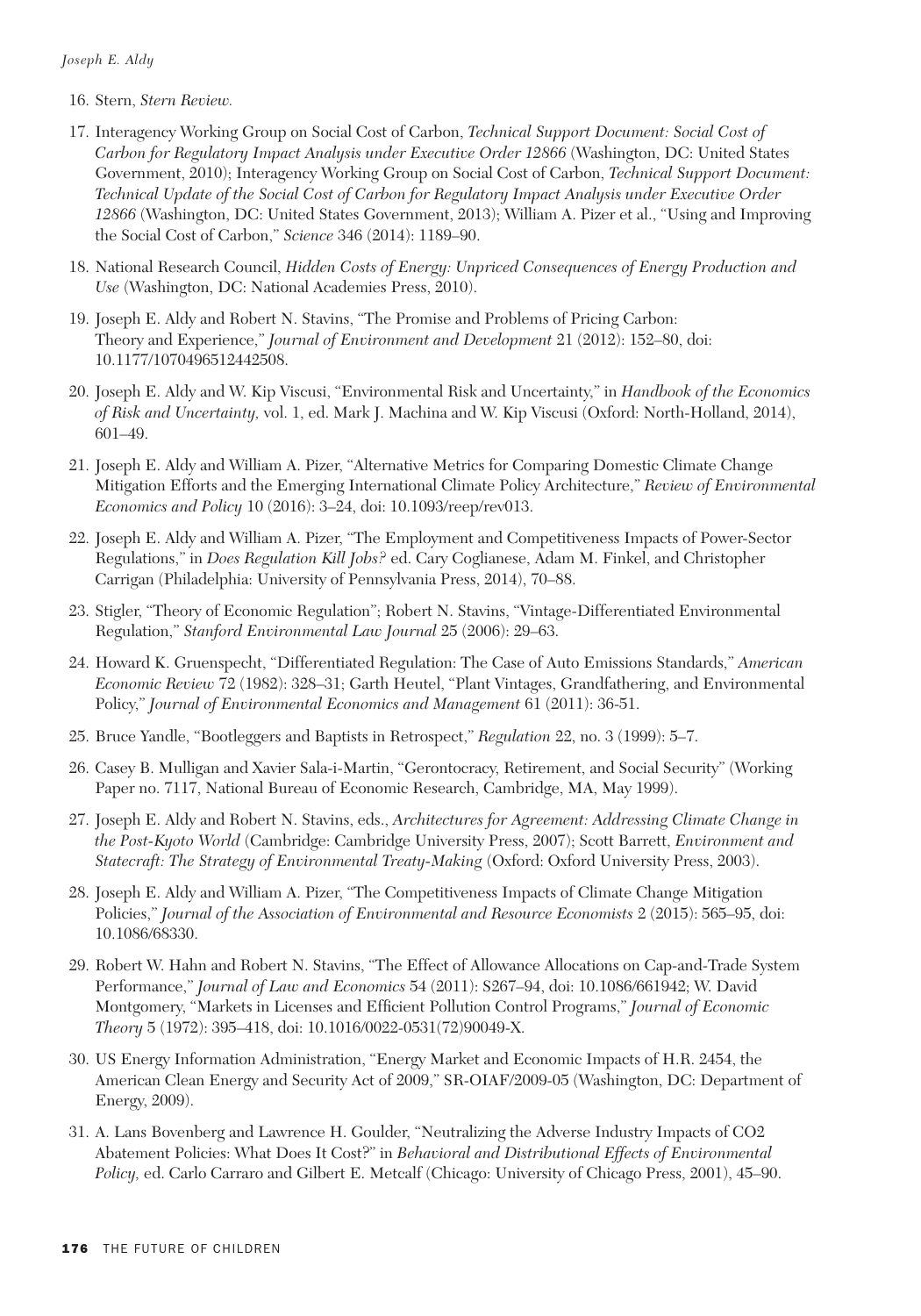- 32. Robert N. Stavins, "A U.S. Cap-and-Trade System to Address Global Climate Change" (Hamilton Project discussion paper, Brookings Institution, Washington, DC, 2007).
- 33. Gilbert E. Metcalf, "A Proposal for a U.S. Carbon Tax Swap" (Hamilton Project discussion paper, Brookings Institution, Washington, DC, 2007).
- 34. Joseph E. Aldy, "The Case for a U.S. Carbon Tax," *Oxford Energy Forum* 91 (2013): 13–16.
- 35. Stigler, "Theory of Economic Regulation."
- 36. Joseph E. Aldy, "Policy Surveillance in the G-20 Fossil Fuel Subsidies Agreement: Lessons from Climate Policy," *Climatic Change,* forthcoming.
- 37. Joseph E. Aldy, "Pricing Climate Risk Mitigation," *Nature Climate Change* 5 (2015): 396–98.
- 38. Antonio Rangel, "Forward and Backward Intergenerational Goods: Why Is Social Security Good for the Environment?" *American Economic Review* 93 (2003): 813–34, doi: 10.1257/000282803322157106.
- 39. Allison Larr and Matthew Neidell, "Pollution and Climate Change," *Future of Children* 26, no. 1 (2016), 91–111.
- 40. US Environmental Protection Agency, "Regulatory Impact Analysis for the Clean Power Plan Final Rule," EPA-452/R-15-003 (Research Triangle Park, NC: Office of Air and Radiation, US EPA, 2015).
- 41. Johannes Bollen et al., "Co-Benefits of Climate Change Mitigation Policies: Literature Review and New Results" (Economics Department Working Papers no. 693, Organisation for Economic Co-operation and Development, Paris, 2009).
- 42. Aldy and Pizer, "Employment and Competitiveness Impacts"; Olivier Deschênes, "Climate Policy and Labor Markets," in *The Design and Implementation of US Climate Policy,* ed. Don Fullerton and Catherine Wolfram (Chicago: University of Chicago Press, 2011), 37–49; W. Reed Walker, "The Transitional Costs of Sectoral Reallocation: Evidence from the Clean Air Act and the Workforce," *Quarterly Journal of Economics* 128 (2013): 1787–1835.
- 43. Joseph E. Aldy, "A Preliminary Assessment of the American Recovery and Reinvestment Act's Clean Energy Package," *Review of Environmental Economics and Policy* 7 (2013): 136–55, doi: 10.1093/reep/ res014.
- 44. US Environmental Protection Agency, "The Clean Power Plan: Key Changes and Improvements from Proposal to Final," http://www.epa.gov/cleanpowerplan/fact-sheet-clean-power-plan-key-changes-andimprovements.
- 45. Dallas Burtraw, "The Institutional Blind Spot in Environmental Economics," *Daedalus* 142, no. 1 (2013): 110–18, doi: 10.1162/DAED\_a\_00188.
- 46. Michael Cragg et al., "Carbon Geography: The Political Economy of Congressional Support for Legislation Intended to Mitigate Greenhouse Gas Production," *Economic Inquiry* 51 (2013): 1640–50, doi: 10.1111/j.1465-7295.2012.00462.x.
- 47. Nathaniel O. Keohane, Richard L. Revesz, and Robert N. Stavins, "The Choice of Regulatory Instruments in Environmental Policy," *Harvard Environmental Law Review* 22 (1998): 313–67.
- 48. Joseph E. Aldy, Matthew J. Kotchen, and Anthony A. Leiserowitz, "Willingness to Pay and Political Support for a US National Clean Energy Standard," *Nature Climate Change* 2 (2012): 596–99, doi: 10.1038/nclimate1527.
- 49. Jon A. Krosnick and Bo MacInnis, "Does the American Public Support Legislation to Reduce Greenhouse Gas Emissions?" *Daedalus* 142, no. 1 (2013): 26–39, doi: 10.1162/DAED\_a\_00183.
- 50. US EPA, "Clean Power Plan."